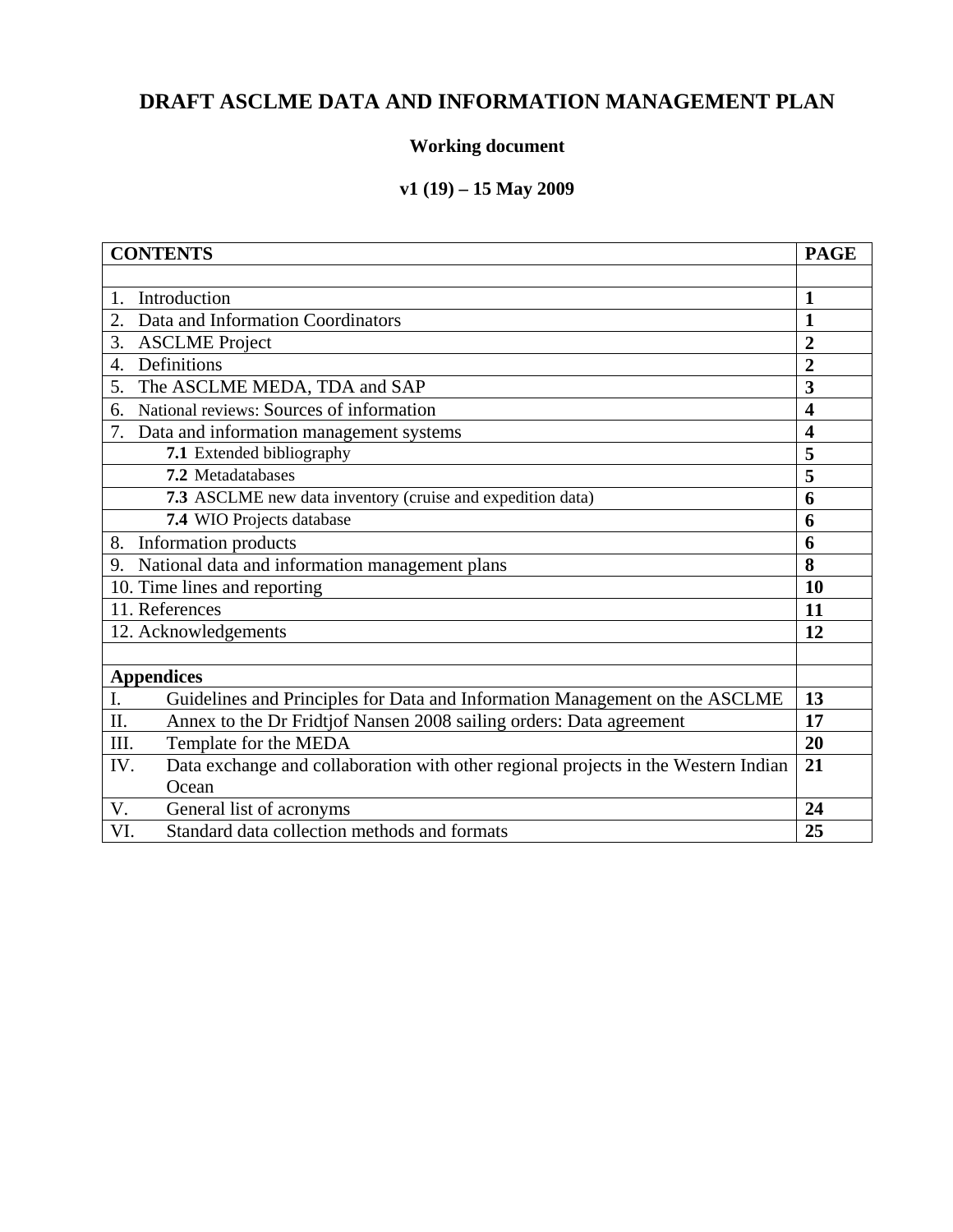# **1. Introduction**

Substantial amounts of data collected by government and donor-funded marine scientists around the world are not routinely archived in data centres. Even if published, the original data are irretrievably lost to studies of long-term (environmental) change (SCOR/IODE 2008) over time. This data and information management plan has been developed by the Agulhas and Somali Current Large Marine Ecosystems (ASCLME) Project national Data and Information Coordinators together with the Project Coordination Unit. The purpose of the plan is to ensure that data collected during the duration of the ASCLME project, and thereafter, are not only tracked and monitored to the stage of publication, but that data sets are also archived in national data centres for the ongoing benefit of countries, and to build country ownership of the TDA/SAP process. International best practices and standards for data management will be followed in all cases (eg. JCOMM 2008) as specified in Appendix VI. Together with capacity building interventions, this approach aims to support the goal of sustainable national data archives that countries can use in the support of ecosystem monitoring and management in the long term.

This is a working document which will continue to evolve with the project, while always following the principles for data management as agreed by participating countries.

# **2. Data and Information Coordinators**

A working group of Data and Information (D&I) Coordinators, one from each of the ASCLME countries, is responsible for all aspects of D&I management on the ASCLME Project. Representation nominated by each country is specified in Table 1. This working group has developed documents on principles and guidelines for overall data management as presented in Appendix I. Guidelines for 2008 cruise data are presented in Appendix II (ASCLME 2008a). During the first year of the ASCLME project, there have been substantial discussions with relevant projects active in the WIO region, including regional agencies, commissions and conventions to ensure that ASCLME builds on these already established systems developed by other UN agencies (ASCLME 2008b). This is critical for the effective implementation of a long term ecosystem approach to the management of marine resources in the in the Western Indian Ocean that is supported by governments in the long term.

| <b>Country</b> | <b>Institution</b>          | <b>Official representative</b> | <b>Alternate</b>     | <b>Contact details</b>          |
|----------------|-----------------------------|--------------------------------|----------------------|---------------------------------|
| Comoros        | Ministry of Agriculture,    | <b>Mr Farid Anasse</b>         | Yahaya Ibrahim       | Email: farid_anasse@yahoo.fr;   |
|                | Fisheries and the           |                                |                      | yahayaim@yahoo.fr>;             |
|                | Environment (MAPE)          |                                |                      |                                 |
| Kenya          | Kenya Marine and Fisheries  | <b>Mr Harrison Onganda</b>     |                      | Email: honganda@kmfri.co.ke     |
|                | Research Institute (KMFRI)  |                                |                      |                                 |
| Madagascar     | Office National pour        | Mr Jean-Roger                  |                      | Email: jroger@pnae.mg;          |
|                | l'Environnement (ONE)       | Rakotoarijaona                 |                      | jr.rakotoarijaona@gmail.com     |
| Mauritius      | Mauritius Meteorological    | <b>Mr Mohamudally</b>          | Renganaden           | Email: m.bbjohn@odinafrica.net; |
|                | Services (MMS)              | <b>Beebeejaun</b>              | Virasami             | vganessen@yahoo.com             |
| Mozambique     | Instituto Nacional de       | <b>Ms Clousa Maueua</b>        | <b>Obadias</b> Cossa | Email: clousam@yahoo.com.br     |
|                | Hidrografia e Navegação     |                                |                      |                                 |
|                | (INAHINA)                   |                                |                      |                                 |
| Seychelles     | Policy Planning and         | <b>Mr Justin Prosper</b>       | Michelle             | Email: j.prosper@pps.gov.sc;    |
|                | Services Division, Ministry |                                | Etienne              | justinpros@hotmail.com;         |

## **Table 1. National Data and Information Coordinators for the ASCLME Project**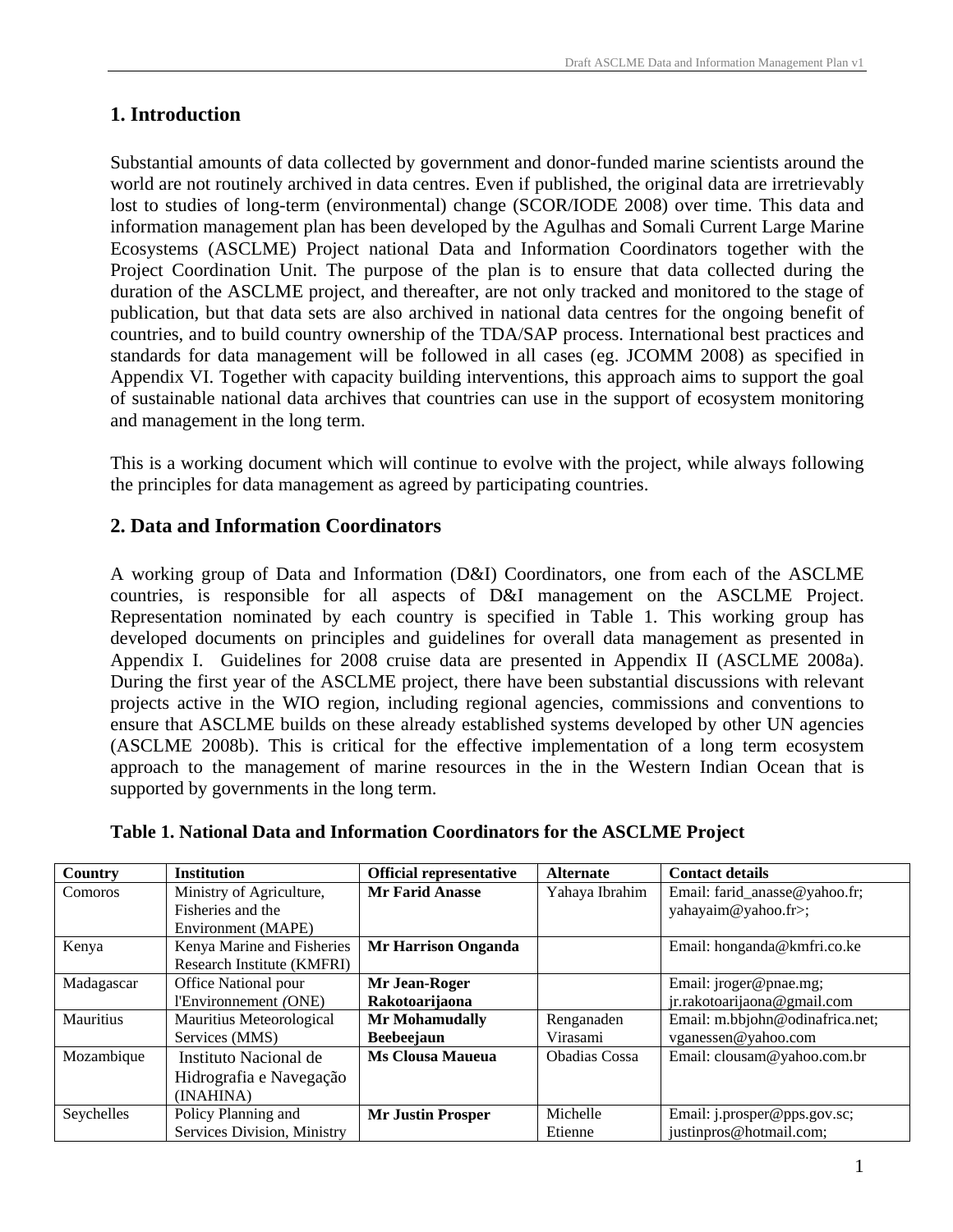|              | of Environment, Natural             |                         |                | m.etienne@scmrt-mpa.sc          |
|--------------|-------------------------------------|-------------------------|----------------|---------------------------------|
|              | Resources and Transport             |                         |                |                                 |
|              |                                     |                         |                |                                 |
|              |                                     |                         |                |                                 |
| South Africa | South African Earth                 | <b>Dr Juliet Hermes</b> |                | Email: juliet@saeon.ac.za       |
|              | <b>Observation Network</b>          |                         |                |                                 |
|              | (SAEON)                             |                         |                |                                 |
| Somalia      | Ministry of Fisheries               | Mr Ali Sabriye          |                | Email: ali.sabriye@gmail.com    |
| Tanzania     | <b>Institute of Marine Sciences</b> | Dr Desiderius Masalu    | Dr.Kyewalyanga | Email: masalu@ims.udsm.ac.tz    |
| France       | <b>IRD - EME</b>                    | Dr Jean-François        |                | Email:                          |
| (observer)   |                                     | <b>Ternon</b>           |                | Jean.Francois.Ternon@ifremer.fr |
| <b>PCU</b>   | <b>ASCLME</b> Project Office        | <b>Ms Lucy Scott</b>    |                | Email: Lucy.scott@asclme.org    |

# **3. ASCLME Project**

The activities within the ASCLME Project are focused on filling the significant coastal and offshore data and information gaps for these LMEs by capturing essential information relating to the dynamic oceanatmosphere interface and other interactions that define the LMEs, along with critical data on artisanal fisheries, larval transport and nursery areas along the coast. The overall objective of this data capture will be to deliver a Marine Ecosystem Diagnostic Analysis (MEDA) for each participating country, a regional Transboundary Diagnostic Analysis (TDA), and Strategic Action Programme (SAP) for the Agulhas Current LME (South Africa, Mozambique, Comoros, Seychelles, Madagascar and Mauritius), and the Somali Current LME (Somalia, Kenya and Tanzania), which can be expanded when governance within the northern portion of the Somali LME becomes more stable. The parallel UNEP and World Bank Projects (WIO-LaB and SWIOFP) will also feed pertinent information into the TDA/SAP formulation process, and assist in the identification of policy, legal and institutional reforms and needed investments to address transboundary issues. Collectively, the projects build foundational capacities at regional scale for management of the LMEs. Provision is made through the UNDP ASCLME Project for overall ASCLME Programme coordination.

# **4. Definitions<sup>1</sup>**

# **Data**

DATUM Pl: data  $(de<sup>T</sup>e<sup>T</sup>)$ .

**2.** *pl.* Facts, esp. numerical facts, collected together for reference or information.

# **Metadata**

metadata *n.* a set of data that describes and gives information about other data.

## **Information**

 **3. a.** Knowledge communicated concerning some particular fact, subject, or event; that of which one is apprised or told; intelligence, news. *spec.* contrasted with *data*. …….**1970**

# **Portal**

 $\overline{a}$ 

**5.** *A* web site or service that provides access to a number of sources of information and facilities, such as a directory of links to other web sites, search engines, email, online shopping, etc.

**<sup>1</sup>** All definitions and numbering follow the Oxford English Dictionary.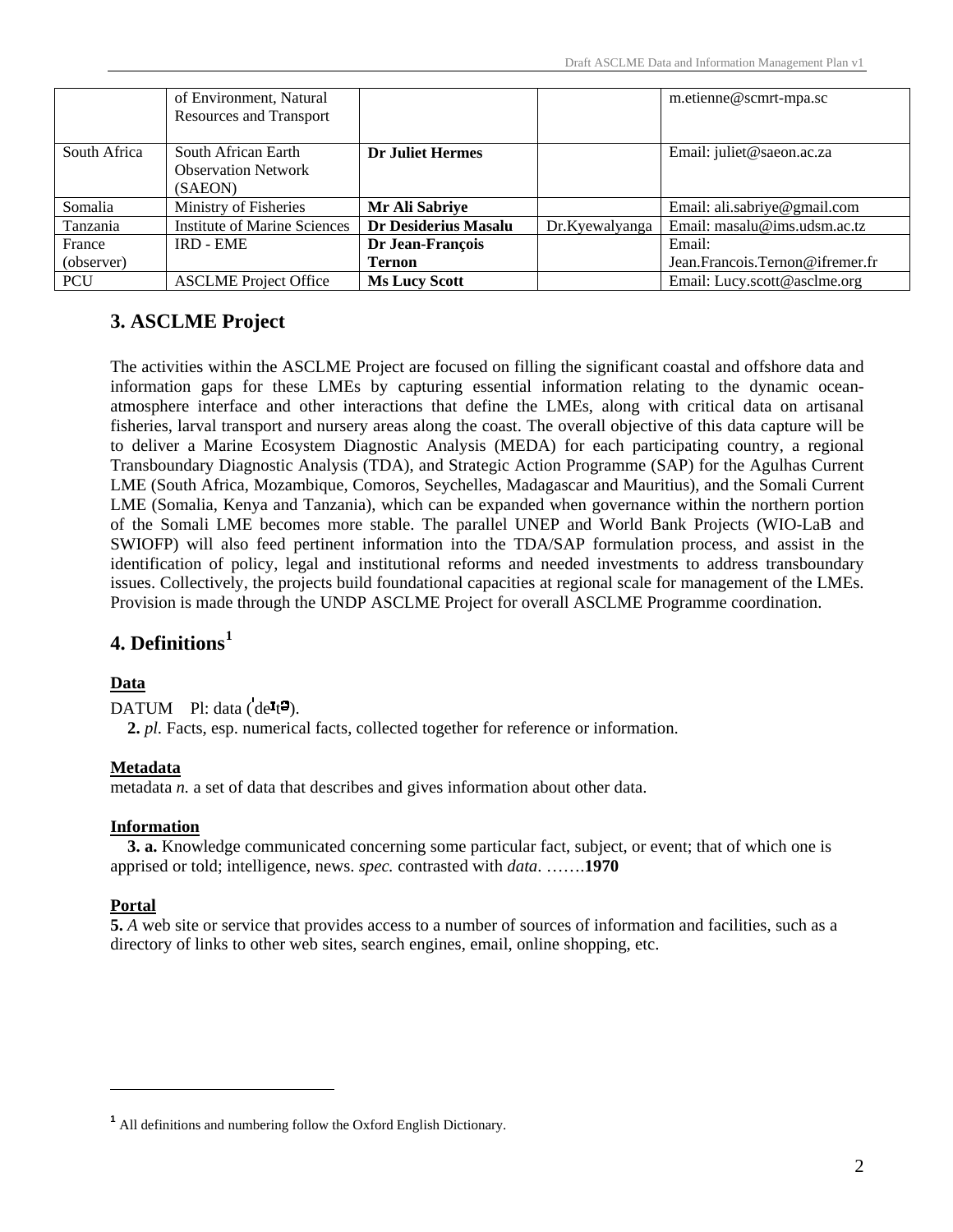# **5. The ASCLME MEDA, TDA, and SAP**

Each participating country will develop a Marine Ecosystem Diagnostic Analysis (MEDA) which will synthesise information at National level, and be the national input into the TDA and SAP. Appendix III presents the template for the MEDA.

Figure 1 describes the process of data and information synthesis for MEDA, TDA and SAP development.

Data and Information Coordinators for each country will take primary responsibility for product delivery, with specialists giving input in key areas. Coordinators are responsible for determining the level and nature of support (funding, advice and/or meetings) provided by the ASCLME Project to enable the delivery of products on time. For a complete list of products, please refer to Section 8 (Information products).



#### **Figure 1. Process of information synthesis for MEDA, TDA and SAP development. Green blocks refer to national systems and products.**

The content of the extended bibliography and the national metadatabase is determined by the table of contents (TOC) of the MEDA (Appendix III).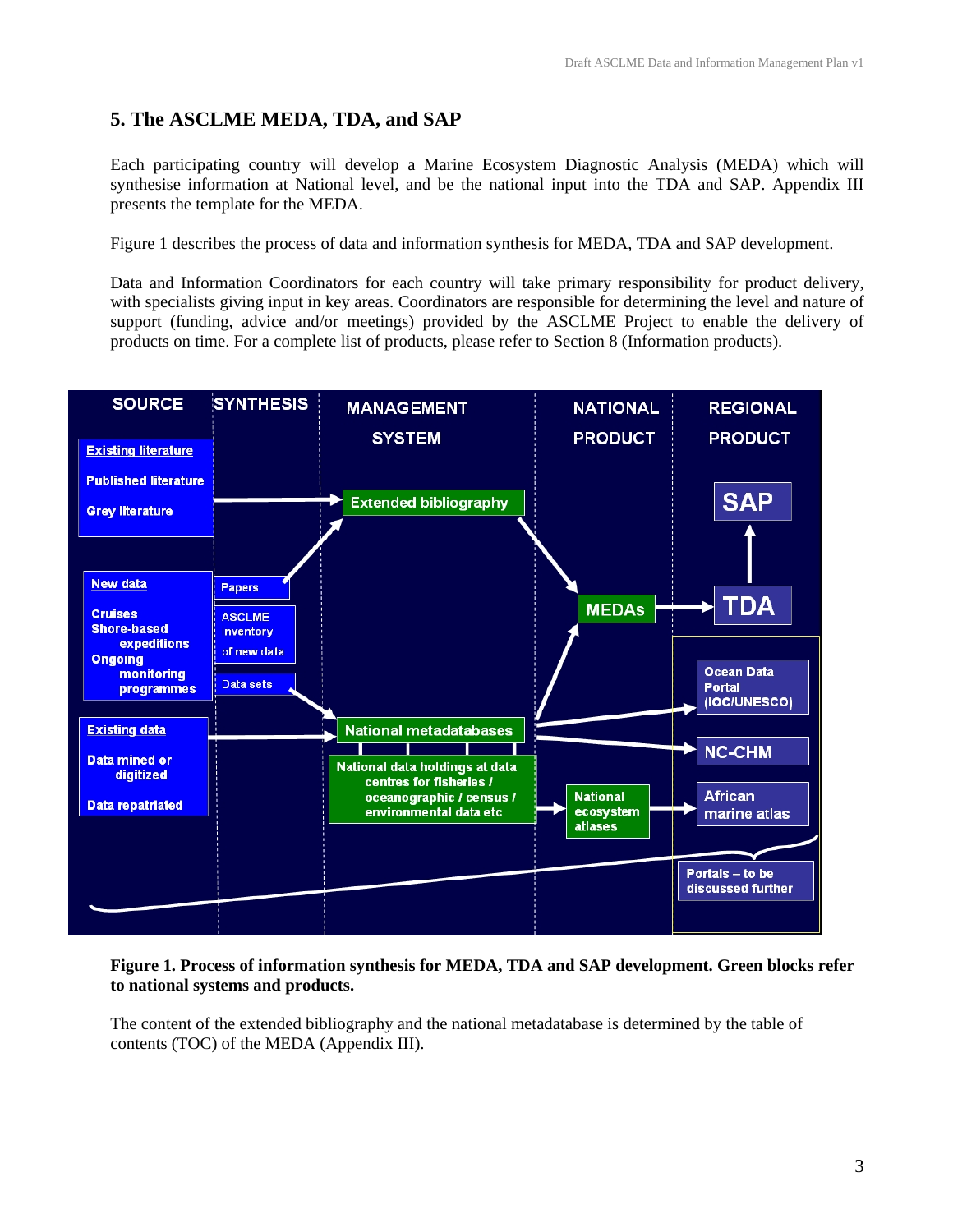# **6. National reviews: Sources of information**

The national Marine Ecosystem Diagnostic Analyses (MEDAs) will be the synthesis of all current knowledge of the coast and ocean, related to ecosystem management. As described in Figure 1, information and data for the national MEDAs will be sourced from published literature, collected in the field, and/or mined from unpublished data and document repositories. The MEDA will also identify knowledge gaps and make recommendations for targeted activities to add to our knowledge of regionally important issues or ecosystem processes. These proposed activities should be rated on a scale of importance so that the Project Coordination Unit (PCU) can consider assistance towards addressing priority issues through early action, or incorporate recommendations into the SAP for implementation after the first phase of the ASCLME Project.

New data will be collected from both ship and shore-based expeditions, processed, and then written-up for peer-review and publication. The document Principles and guidelines for ASCLME data and information management (Appendix I), as agreed by ASCLME participating countries, guides this management plan, including the handling of new data collected with ASCLME Project funding.

## **6.1 Notes on repatriation of existing data to Western Indian Ocean countries**

As outlined in the project document, this will be a specific request, facilitated by the ASCLME, for data repatriation to participating countries. Experiences and successes of the Global Ocean Data Rescue and Archaeology (GODAR) project of the IOC/UNESCO will be taken into account.

Data sets required for repatriation will be identified during the course of development of the MEDAs. In addition to the identification of data sets recommended for repatriation, a proposal with budget attached, must be submitted to the ASCLME PCU for the processing/interpretation of data for the purposes of informing the ASCLME MEDA.

Once received, data should be described and lodged at national data centres within a pre-defined time frame, and metadata must be made available online.

# **7. Data and information management systems**

As illustrated in Figure 1, information and data in support of the MEDA will be drawn from many sources. A management framework is needed to make sure that there is a system for tracking and managing source information for the MEDAs and the TDA, so that the information resources for the ASCLME project documents remain available and useful for the ongoing benefit of participating countries engaged in the LME process.

Archiving and long term management of information systems and data sets sourced at national level should remain in national institutions. The primary *sources* of information for the MEDA are from national institutions or NGOs or their activities. Information/data will not be removed from their original source, and management systems will not be duplicated. For this reason, the focus of the ASCLME Project will be on synthesising and describing information (increasing awareness of information resources), promoting access to information, and supporting the good management and curation of existing data and information (through capacity building and training). The main *users* of scientific information in the LME process will be managers and scientists from national management and governance agencies, who will need to draw on sources of information to inform management/governance strategy and develop policy briefs.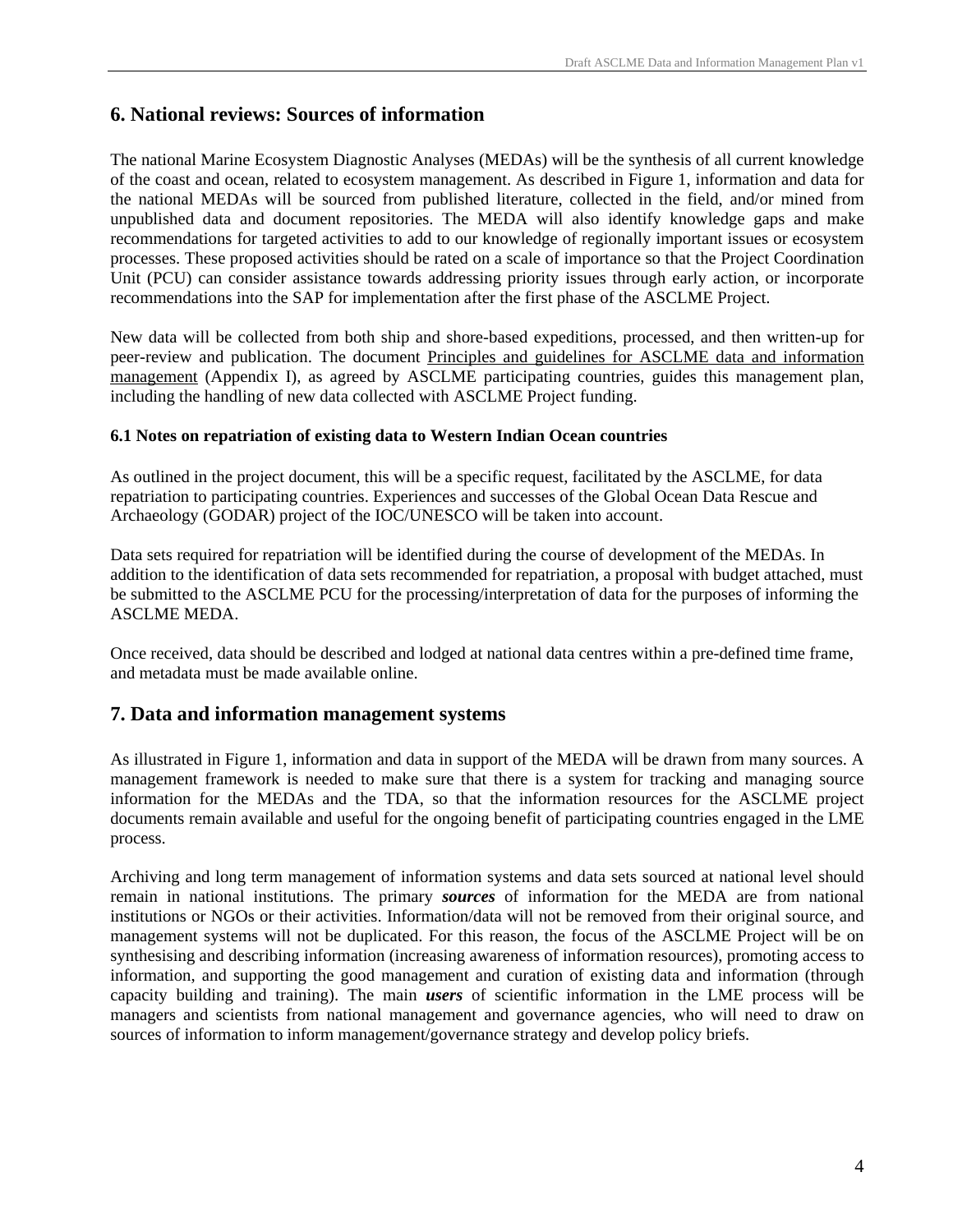In order for an overwhelming amount of information to be accessed, managed and disseminated in support of the LME process, a suite of management tools will be implemented. The four core systems that will be used by ASCLME Project participants will be:

- An extended bibliography (to describe and facilitate access to information)
- A metadatabase (to describe and facilitate access to data)
- The ASCLME inventory of new data (to monitor and track new data collected with ASCLME funding), and
- A Projects database (to manage information about other projects in the WIO region).

Information in these and other systems will be used to generate a series of information products in support of the ecosystem approach. The four core systems must be considered to be useful products in themselves, but further value addition and design is needed to produce specific information products that are required for the countries of the ASCLME Project. Further detail of the four core systems is provided below, and the next section of this document (Section 8, below), reviews each of the information products in more detail.

Other projects and funders have generated important data resources for the countries of the Western Indian Ocean. At regional level, there is agreement or discussion with several of them to exchange data and/or resources with the ASCLME Project to better serve the interests of the region. This data exchange is described in Appendix IV (Data exchange and collaboration with other projects in the WIO region). Since this only addresses exchange at regional level, a similar table is included in each of the National D&I plans to describe collaboration in each country.

## **7.1 Extended bibliography**

During the course of development of the MEDAs, numerous articles and papers, both published and unpublished, will be reviewed and used as sources of information. It will be useful to participating countries to have access to a database or extended bibliography of literature on LME-related issues, with detailed annotations on the content of literature entries.

Bibliographies should be maintained by a national institution (with offline and online access), but should be ultimately accessible via a regional, internet-based portal.

Input has been solicited from the IOC/UNESCO, UNEP, ReCoMaP, WIOMSA and SAEON regarding the adoption of an existing system OR the development of a database specifically for ASCLME purposes. The use of WEBLIS by SWIOFP and the resources in IOC portals and WIOfish are also acknowledged.

The choice of a system is an item on the agenda of the  $2<sup>nd</sup>$  Working meeting of D&I Coordinators (Feb 09), after which an implementation plan will commence.

## **7.2 Metadatabases**

A metadatabase is required for each country to track data sets that are used by the ASCLME Project in support of the MEDA, as well as in the development of national data products. Most participating countries have one or more marine-related metadata portals already implemented. Regional discussion about the overlap and synergies between portals developed by UN agencies in the Western Indian Ocean is already underway, particularly with the Nairobi Convention Clearinghouse Mechanism and ODINAFRICA (IOC/UNESCO).

Instead of developing a new, parallel system for the ASCLME Project, it is recommended that in each participating country, one of the existing discovery metadatabase systems already in place, be adopted as an interim measure (adopted as permanent if successful) for the ASCLME Project. This is on condition that the chosen system complies fully with published ISO and OGC standards, so that metadata portals are interoperable, irrespective of their operating systems and software. The proposed national metadatabase, and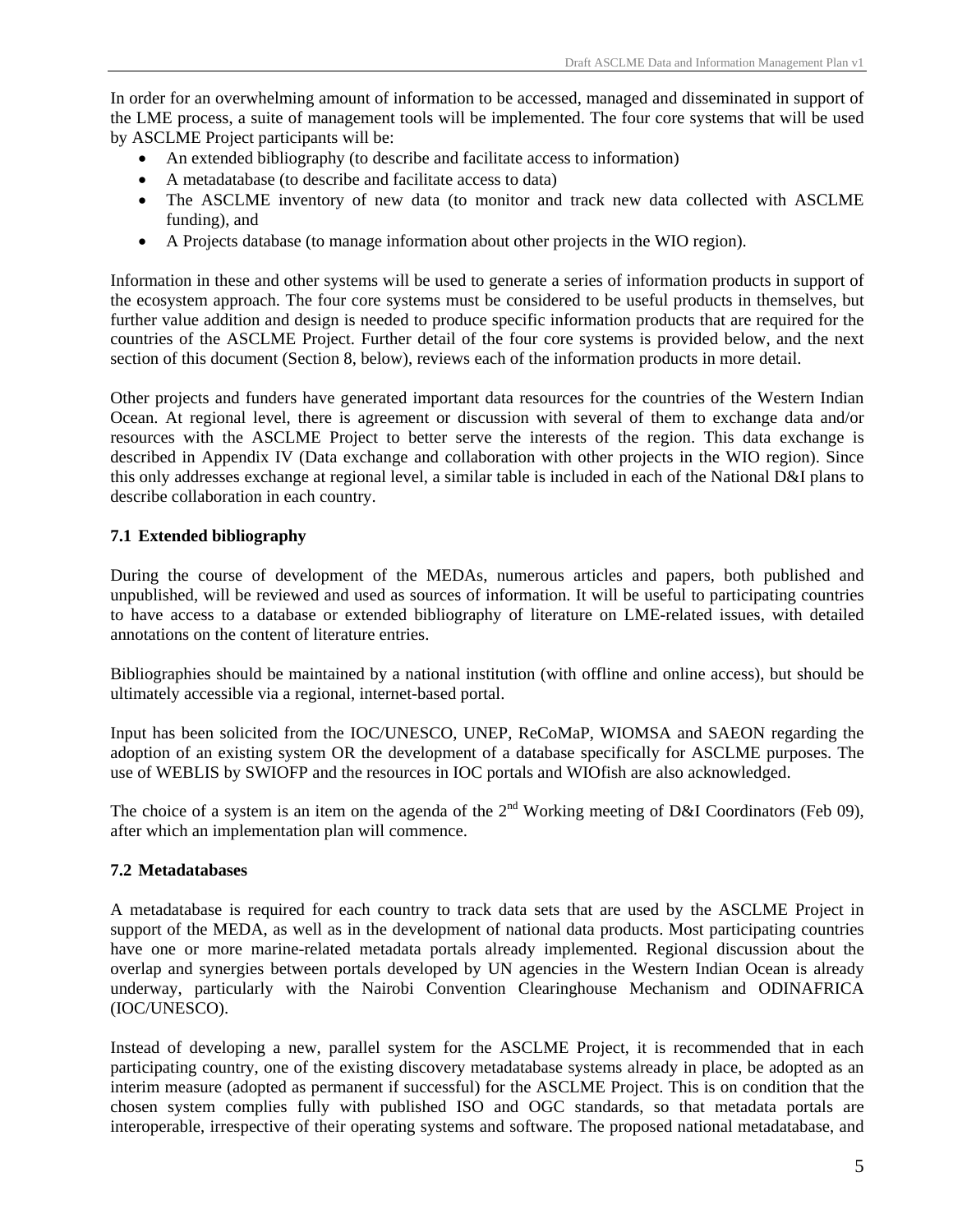requirements for support (if any) from the ASCLME Project should be drawn up in each National D&I plan (see section 9 below). While it is acknowledged that SWIOFP proposed to use MEDI (IODE/UNESCO) (SWIOFP 2003), SWIOFP is now using Geonetwork. National policy on Spatial Data Infrastructures (Makanga and Smit 2008) should also be taken into account.

If an existing metadatabase is used, a flagging system must be implemented to indicate data sets which are a) of relevance to the ASCLME Project, and b) have been entered into the system on behalf of the ASCLME Project. This is necessary so that data inventories relevant to the ASCLME can be generated quickly and also so that work progress (the describing of additional data sets) can be monitored.

In countries where no functional metadatabase currently exists to serve the needs of the marine/coastal community, or where funding is required to make such a system fully functional, this should be specified in the national D&I Plan (see section 9 below).

The ASCLME PCU will continue to work closely with ODINAFRICA (IOC/UNESCO), the Nairobi Convention Clearinghouse Mechanism and SWIOFP, to ensure that any targeted interventions that are necessary to increase access to coastal and marine-related metadata are done in the best interests of the region. Interoperability of metadata portals, funding, and participation in the International Coastal Atlas Network (ICAN) will also be addressed at D&I meetings of regional projects.

# **7.3 ASCLME new data inventory**

New data will be generated mainly from three sources:

- 1. Ship-based expeditions
- 2. Shore-based expeditions
- 3. Ongoing data collection for monitoring purposes

The ASCLME PCU will maintain an online inventory of these data sets for the reference of all Project participants. National D&I coordinators will maintain their national inventories of monitoring data against a regional template.

The data inventory for ship-based expeditions has been designed and is currently being populated with metadata from the 2008 NANSEN cruises. Templates for shore-based expeditions and monitoring data will only be drawn up at the implementation stage (as we don't know what the activities are yet).

## **7.4 WIO Projects database**

A spreadsheet has been compiled of projects active (in more than one country) in the WIO that have some relevance to the ASCLME Project. This has been compiled by the ASCLME PCU, currently standing at >120 projects. Each country should contribute a list of projects at national or local level to complement the regional list. This will form part of the National D&I Plan (see below).

A more detailed document entitled **Summary of WIO regional projects** has been compiled, also by the ASCLME PCU, to describe in detail the activities of key projects and areas of potential collaboration along thematic lines. Further contributions to this document are welcome, and regular updates will be made available online.

# **8. Information products**

A series of products for the dissemination of ASCLME ecosystem-related data and information should be developed. The list presented below is for discussion and planning, and is not exhaustive. Not all of these products will be developed by the ASCLME Project itself; MOST should be implemented jointly with other projects or strengthened by support from the ASCLME Project.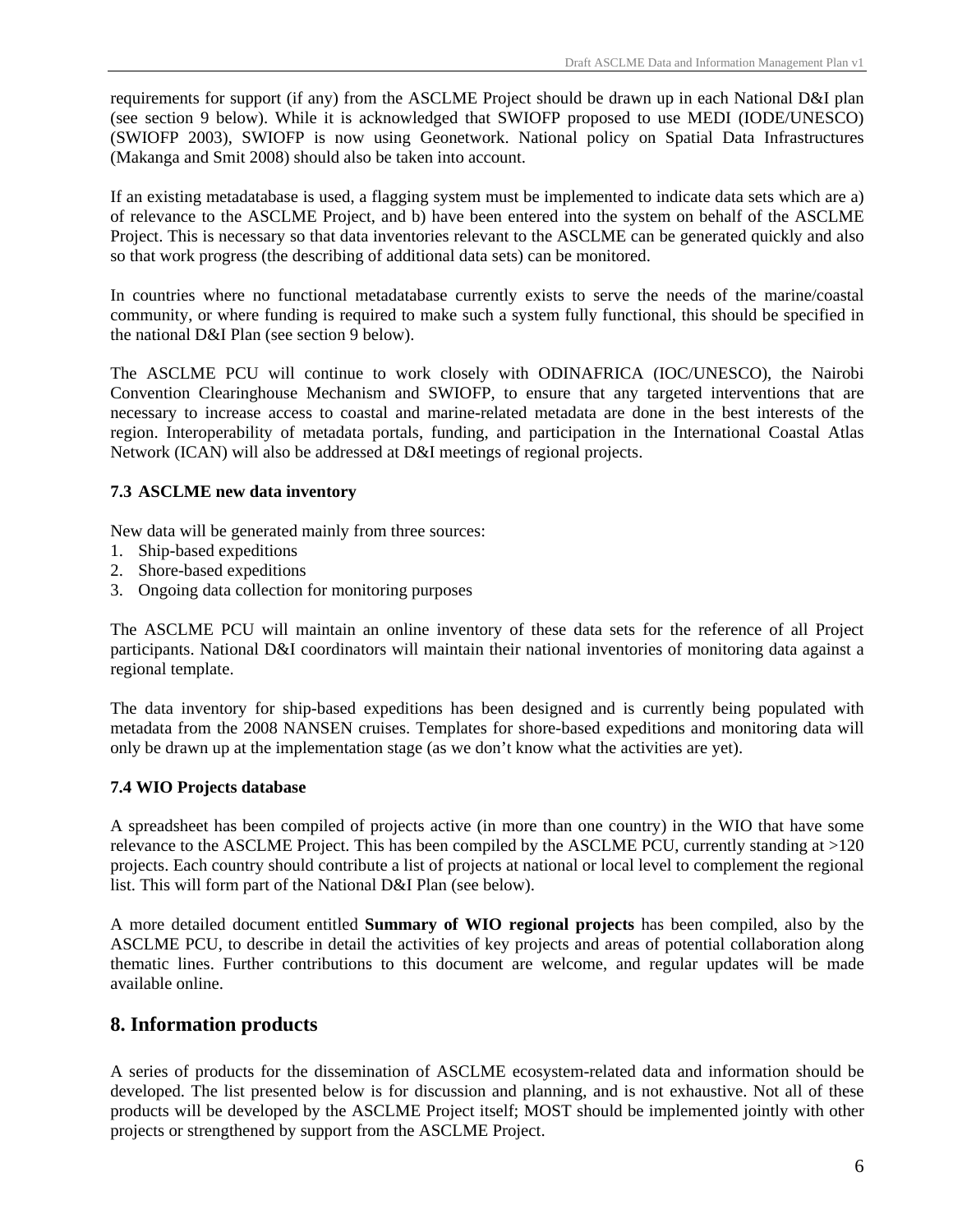It is proposed that all of these information products be accessed via an **overarching Ecosystem Portal for access to information about the ASCLME**, as well as for the **ongoing monitoring and evaluation of LMEs,** and tracking of the implementation of the SAP. This portal should also facilitate ecosystem monitoring (through the use of indicators). Note was taken of the BCLME Project portal (SEIS) which also has a link to near-real time satellite imagery. Considering that ecosystem-level portals have already been implemented for various related purposes, this should be adopted or developed together with other UN agencies such as UNEP, IW Learn-GEF, IOC/UNESCO and other conventions such as the Nairobi Convention. Dialogue with these other agencies has already commenced; any further implementation is likely during 2010-2011.

#### **8.1 Extended bibliographies**

As described in 7.1. Year of implementation: 2009.

#### **8.2 Metadatabases**

As described in 7.2. Year of implementation: 2009.

#### **8.3 ASCLME new data inventory**

As described in 7.3. Year of implementation: 2008.

#### **8.4 WIO projects database**

As described in 7.4. Online portal(s); Interim site hosted by ASCLME, long-term home to be discussed with Forum, particularly WIOMSA, Nairobi Convention Secretariat and IOC/UNESCO. Year of implementation: 2008.

#### **8.5 WIO cruises portal**

Resolution from Mauritius; a portal of cruises planned in the region. Interim site hosted by ASCLME, longterm home to be discussed with Forum, particularly WIOMSA and IOC/UNESCO. Year of implementation: 2009.

#### **8.6 In-situ instrumentation portal**

Resolution from Mauritius; a portal of in-situ instrumentation in the WIO region. Interim site hosted by ASCLME, long-term home to be discussed with Forum, particularly WIOMSA and IOC/UNESCO. Year of implementation: 2009.

#### **8.7 Publications**

Peer reviewed papers will be published by scientists and participants in project activities throughout the life of the project. MEDAs and national data products should be taken to publication if appropriate.

#### **8.8 ASCLME reports**

The production of official ASCLME reports including the MEDAs, TDA and SAP are key deliverables of the project. Cruise reports should be published as an important resource *additional* to scientific publications that come from cruises.

#### **8.9 Data Products**

Value added model products, spatial data products, habitat maps and other data sets will be developed by the ASCLME project during 2009-2012.

#### **8.10 National ecosystem atlases**

Spatial information describing the status of resources, and/or monitoring ecosystem change should be packaged and disseminated in appropriate forms for the ASCLME participating countries. Marine Spatial Planning (MSP), with a particular focus on an ecosystem-based approach to managing human activities in the marine environment (Ehler and Douvere, 2007), will be a core element of the SAP.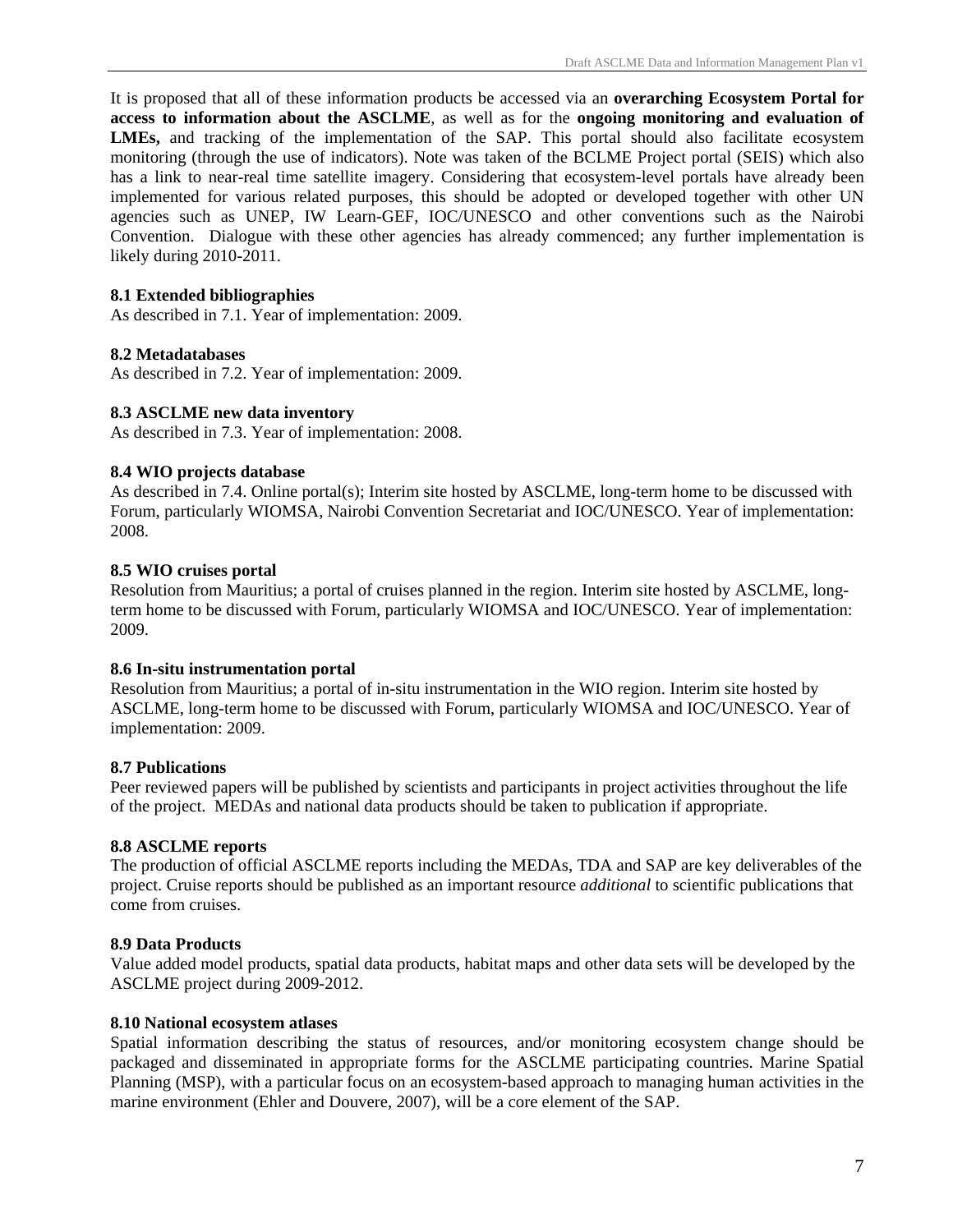National ecosystem atlases in support of disseminating information and monitoring change should be developed by each country. Since some countries have already developed national marine atlases, coastal atlases, or sensitivity atlases/maps, the requirements for spatial products will differ by country. Content should be related to priority issues in MEDAs. The development of these products should take place as a dedicated activity **after** the MEDAs have been compiled, and once data reviews are complete. It will be important to plan these national products in conjunction with the Nairobi Convention Clearinghouse Mechanism and African Marine Atlas (IOC/UNESCO), which are funding related activities. Activity is suggested for 2010-2011.

#### **8.11 Communications strategy materials**

The ASCLME communications strategy, incorporating DLIST and the ASCLME website, will need to draw from other information products.

#### **8.12 Policy briefs**

These should be developed together with key project partners.

#### **8.13 Training reviews**

Information collected during the training and capacity building exercise, on current training activities in participating countries, should be made available online.

#### **8.14 ASCLME website**

As part of the ASCLME communications strategy, the ASCLME website is an important portal for the dissemination of information, in conjunction with other websites such as DLIST and IW-Learn.

## **8.15 Database of upcoming meetings in the region**

This would be a very useful resource for the region, coordinated by the ASCLME PCU.

## **9. National data and information management plans**

The National plan should incorporate national mechanisms for data management and the archiving of new ASCLME data in national data centres. Networks and systems implemented by other projects, particularly ODINAFRICA (IOC/UNESCO), SWIOFP and WIO-LaB (through the Nairobi Convention) should be incorporated into the plan to be used as necessary (eg UNEP/GEF WIO-LaB Project 2006).

National data and information plans should be based on the regional D&I framework, taking into account country-specific information. These national plans should just contain **supporting** information for the process of working with (accessing or archiving) data / information during the process of compiling the national Marine Ecosystem Diagnostic Analyses (MEDAs).

The National D&I plan can be submitted in two stages: Version 1 (27 February): Sections 1, 2, 7 completed Final National D&I plan (13 March)

Table of Contents for National data and information management plans

#### **1. National D&I Coordinators**

Institutional and coordinator contact details

#### **2. Specialists for the MEDA**

Lists of suggested (initial list) specialists for MEDA themes within each country

#### **3. Institutional sources of information for national MEDAs**

Name and thematic area of responsibility of national institutions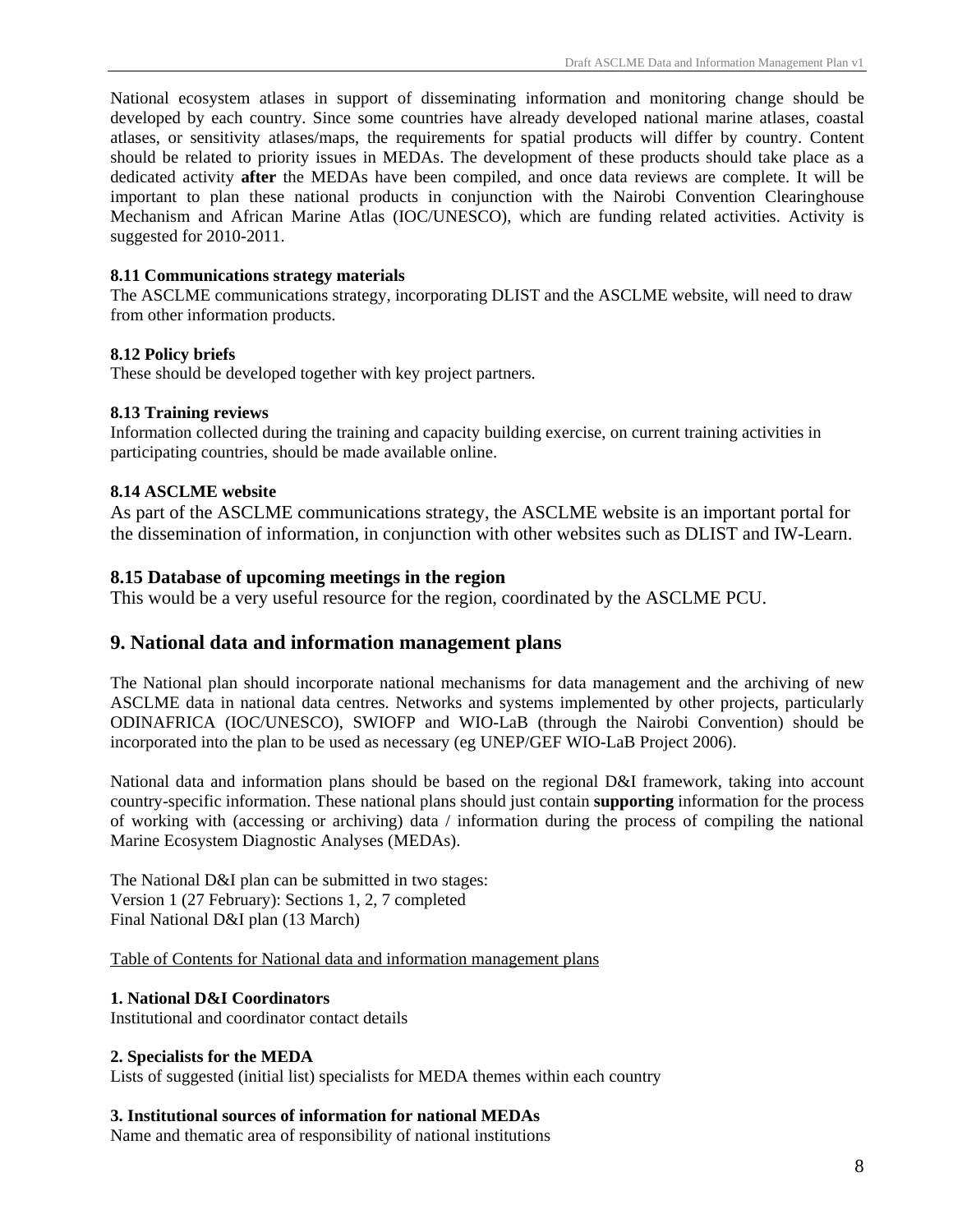**4. List of national state of the environment reports** (or similar) that have been produced over the past 50 years.

**5. List of marine of coastal projects currently underway** that may be related in some way to the ASCLME project, through direct collaboration, data exchange, or as interested parties in the TDA/SAP process.

## **6. Archiving and long-term data management of new ASCLME data in national data centres**

National plan for the archiving of sectors of new data coming from the ASCLME project within each country. These allocations should not be arbitrary, but must be based on national mandates and international agreements. For example IOC member states must use data centres linked to IODE's NODC and WDC network as long term repositories for oceanographic data (IOC Oceanographic Data Exchange Policy - RESOLUTION IOC-XXII-6)

Examples of data categories are:

- 6.1 Specimens from ASCLME expeditions
- 6.1.1 Fish specimens will be curated at xxxx
- 6.1.2 Invertebrate specimens to be curated at xxxx

6.2 Oceanographic data from ASCLME expeditions will be archived at xxxx

6.3 Fisheries data from ASCLME expeditions will be submitted to xxxx

## **7. National metadatabase**

- 7.1 General description (software, location, funder)
- 7.2 Field names and access controls
- 7.3 Flagging system for ASCLME-specific metadata
- 7.4 Requirements for modification for ASCLME purposes

## **8. Meeting and reporting schedule**

For implementation of national activities in support of the MEDAs.

#### **9. Financial arrangements**

(with specific reference to co-funding and other funders)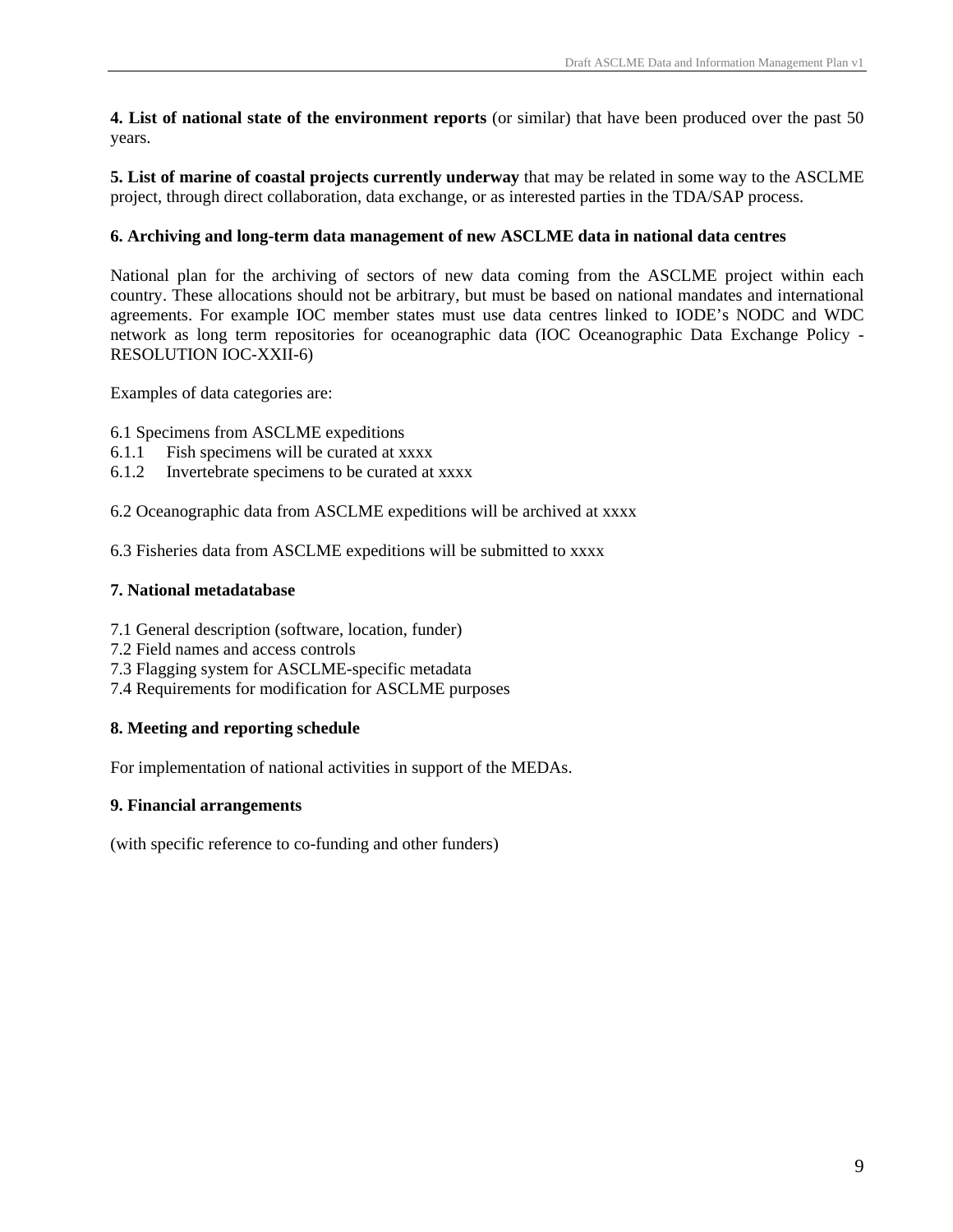# **10. Time lines and reporting**

Time lines and deliverables for reporting are outlined in the Terms of Reference for Data and Information Coordinators.

An annual report is required from every ASCLME D&I coordinator on the status of implementation of the national data and information plan. The 2009 deadline for the annual report is 11 December 2009.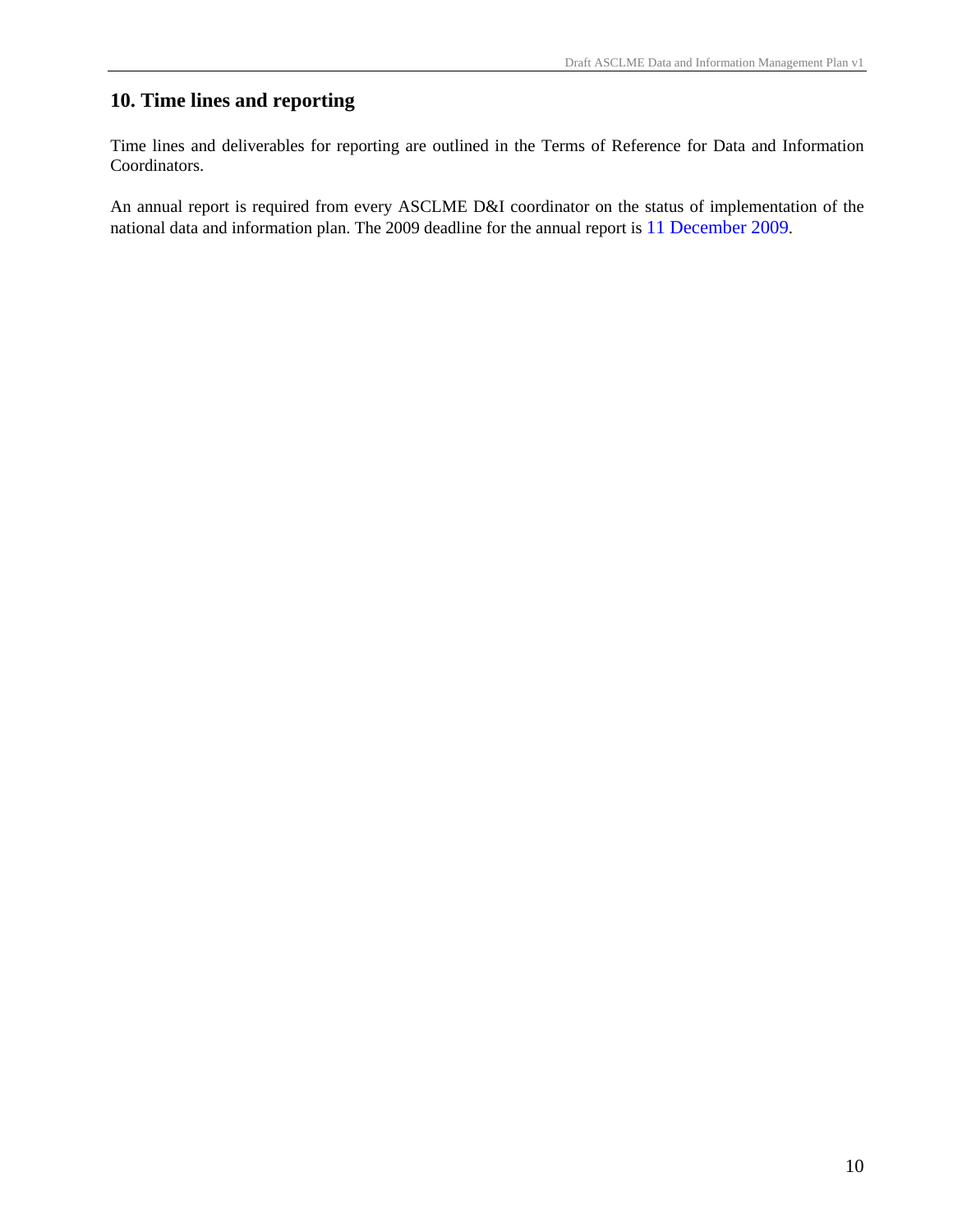# **11. References**

- ASCLME 2008a. Proceedings of the ASCLME Regional meeting of Technical Coordination Groups (29 September – 1 October 2008), La Plantation, Mauritius, 25 pp. Unpublished report.
- ASCLME 2008b. Proceedings of the ASCLME Regional Project Coordination Forum (2-4 October 2008), La Plantation, Mauritius, 23 pp. Unpublished report.
- Ehler, C. and Douvere, F. 2007. Visions for a Sea Change. Report of the First International Workshop on Marine Spatial Planning. IOC and Man and the Biosphere Programme. IOC Manual and Guides, 46. UNESCO, Paris. 83pp.
- IOC Oceanographic Data Exchange Policy RESOLUTION IOC-XXII-6. Annex to Draft Resolution IOC-XXII/DR.3 1999. Available online at: [http://www.oceanteacher.org/oceanteacher/index.php?module=resourcekit&nodeid=gen21Srv52Nme0\\_8](http://www.oceanteacher.org/oceanteacher/index.php?module=resourcekit&nodeid=gen21Srv52Nme0_864&action=content)\_ [64&action=content](http://www.oceanteacher.org/oceanteacher/index.php?module=resourcekit&nodeid=gen21Srv52Nme0_864&action=content)
- JCOMM. 2008. JCOMM Data Management Plan. WMO/TD-No.1426. JCOMM Technical Report No. 40. Final Draft before finalization. 28 pp.
- SCOR/IODE (2008). SCOR/IODE Workshop on Data Publishing, Oostende, Belgium, 17-19 June 2008, Paris, UNESCO, IOC Workshop Report 207, 23 pp.
- SWIOFP 2003. Development of a data management plan framework based on the information and data management workshop held at reef hotel, Mombasa, Kenya. 8-9 October 2003. Unpublished report.
- Makanga, P. and Smit, J. 2008. A review of the status of spatial data infrastructure implementation in Africa. Unpublished report.
- UNEP/GEF WIO-LaB Project. 2006. Regional Workshop on the Development of a Clearinghouse Mechanism and Information Sharing System on Eastern African Coastal and Marine Environment Resources. Report of the meeting 9-11 May 2006, Nairobi, Kenya.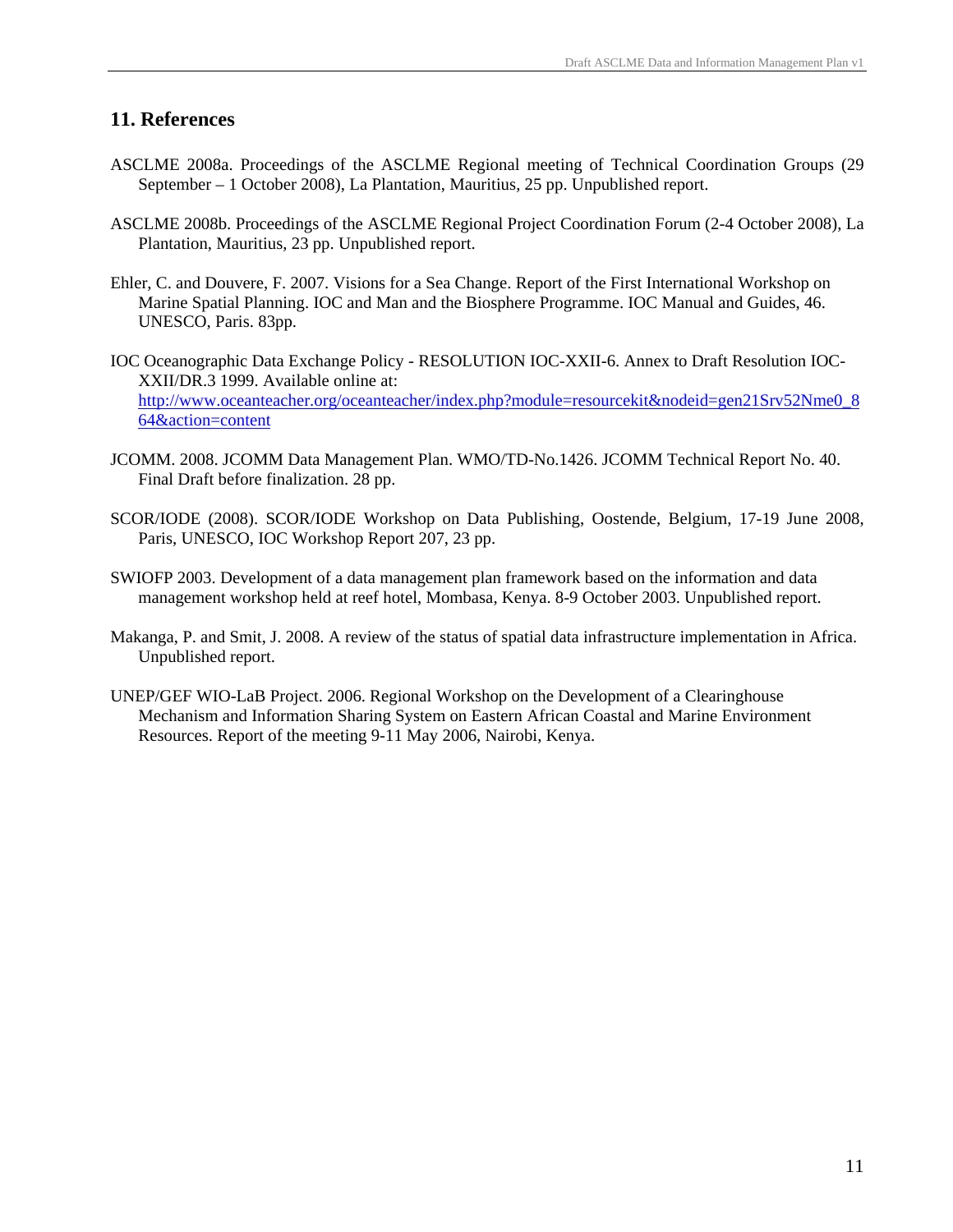# **12. Acknowledgements**

Thanks to Mwangi Theuri (UNEP-DEWA) and Mika Odido (IOC/UNESCO) for their valuable comments.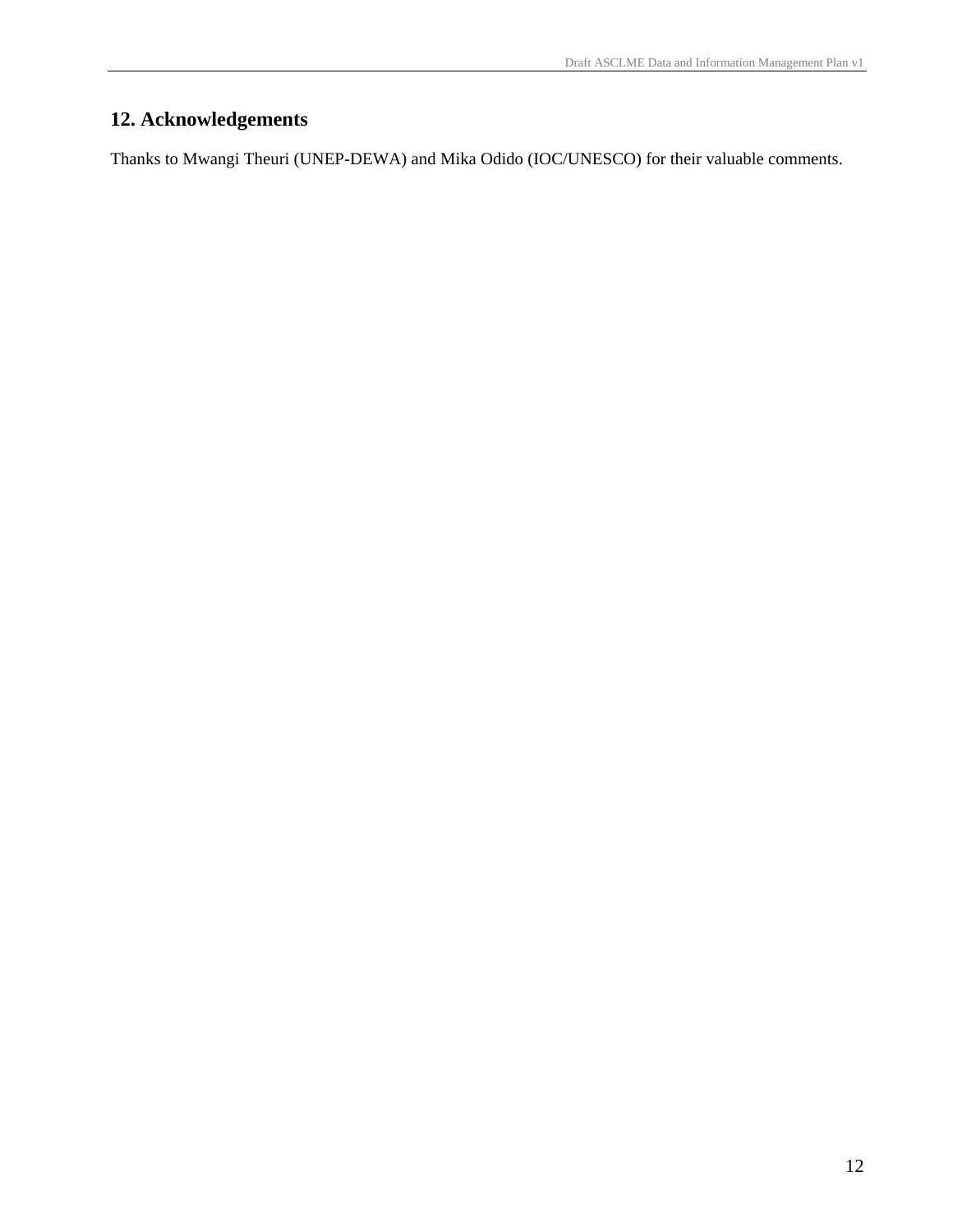# **Appendix I. Guidelines and Principles for Data and Information Management on the ASCLME Project**

# **12 November 2008**

Participating countries in the ASCLME Project, and their designated representatives, have the mandate to develop this document on principles and guidelines for ASCLME data and information management so that it facilitates the effective collection, use and dissemination of information in support of TDA/SAP development in the short term and the ecosystem approach in the long term.

National D&I coordinators in particular, have a primary responsibility for sourcing, collating, interrogating and presenting information relevant to the TDA/SAP process, and developing mechanisms for reliable longterm storage and use of information collected under the ASCLME Project.

This document has been drawn up based on principles discussed and outlined in MOUs, data policies and meeting resolutions of the ASCLME Project, the South West Indian Ocean Fisheries Project (SWIOFP), UNEP's Addressing Land Based Sources of Pollution in the Western Indian Ocean (WIO-LaB), the Nairobi Convention, the African Coelacanth Ecosystem Programme (ACEP), the International Council for Science (ICSU), the Intergovernmental Oceanographic Commission of UNESCO (IOC), the Committee on Data for Science and Technology (CODATA) and the Intergovernmental Oceanographic data exchange (IODE). It is also informed by recommendations of the ASCLME Steering Committee meeting of January 2008 (Durban).

The document only addresses **principles**, **guidelines** and some fundamental requirements. It will **not address mechanisms or activities**. This document should be seen as the guiding policy on intellectual property underlying the proposal, design and implementation of all research and data-use activities.

The process of development has been:

- 1. Discuss and develop the content of the document at **National** meetings of the COGs, with Steering Committee and D&I representatives in particular (May to July)
- 2. Adopt an interim guiding document on commencement of the first ASCLME cruise (1 August 2008)
- 3. Present the compiled document together with comments, recommendations and points of discussion at the **Regional** meeting of the COGs (29 September).
- 4. COGs to get further input from countries and submit final comments to the Project Coordination Unit (PCU) before 3 November 2008.
- 5. The PCU to do a final review of changes to check consistency with FAO and UN Principles.
- 6. Finalisation of document (14 November 2008).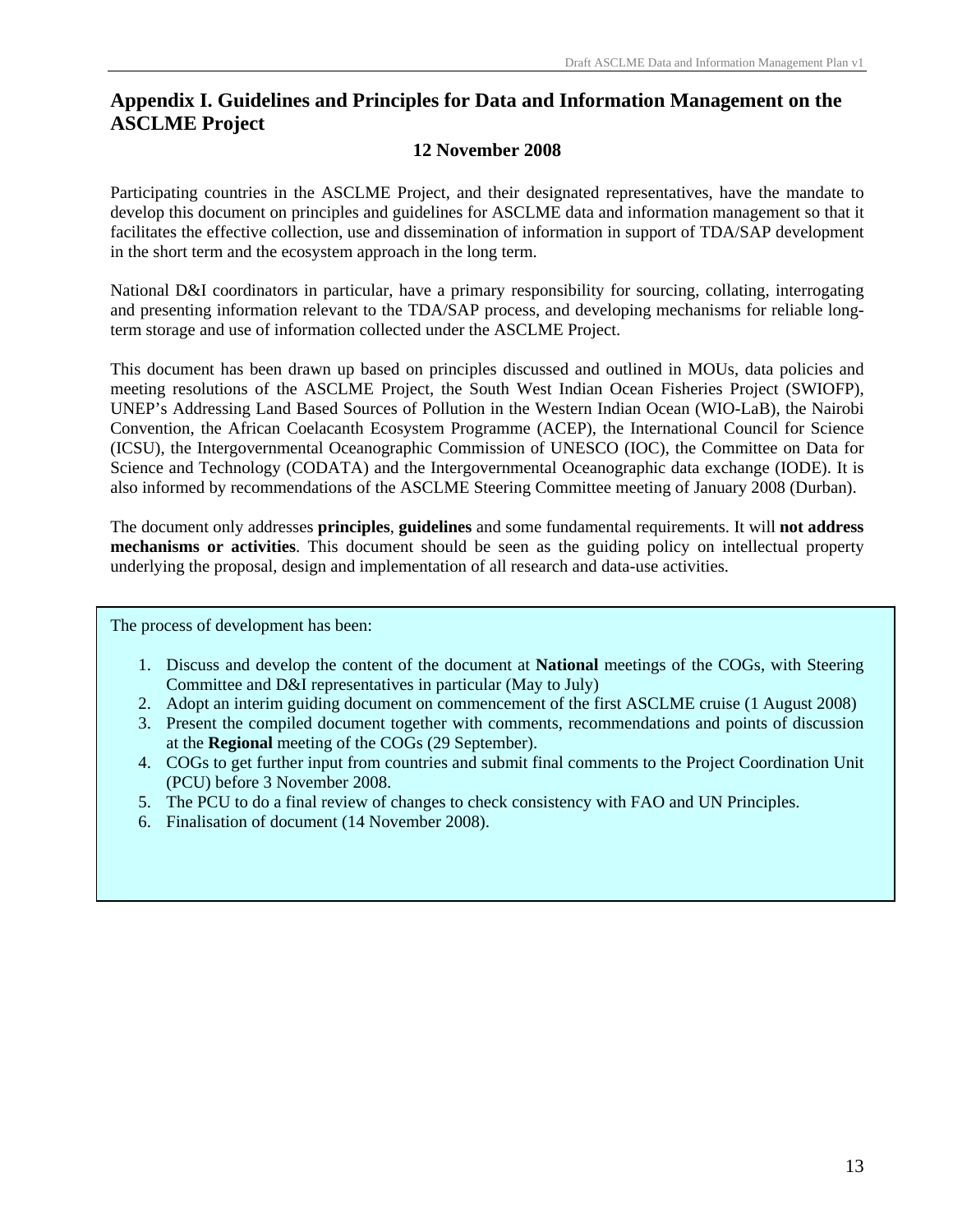#### **Principles of intellectual property and data management under the ASCLME Project (with reference to international recommendations on best-practice)**

Data and information collected and compiled for the purposes of the development of the regional TDAs and SAPs may be divided into two main categories; A) New data collected under the ASCLME Project, and B) Existing or historical data residing in National or International institutions or databases.

# **A) New data and new mechanisms for data management**

The intellectual property of data, associated metadata, information collection activities and resulting products funded by the ASCLME Project resides with the principal investigator (in the case of a scientific investigation), the Institution to which the scientist belongs, the participating country and the ASCLME Project.

Bearing in mind that access to new data, associated metadata, information collection **activities and resulting products funded by the ASCLME Project** shall be free and unrestricted to the Project and the participating countries;

## *Existing initiatives and collaboration*

- 1. The ASCLME Project takes cognizance of the many projects, programmes, networks and institutions in the region that are actively collecting, managing, archiving and disseminating marine and coastal-related data. The Project will seek to avoid duplication of existing activities.
- 2. The Project has established, or will seek to establish, collaboration with the initiatives that have a complimentary mandate.
- 3. It is recognized that ASCLME countries have institutions with mandates for certain marine data-related activities (management or policy), and every effort will be made by the Steering Committee to include these institutions in ASCLME technical committees.
- 4. Internationally accepted standards and best-practices for data collection and management will be used wherever possible.
- 5. The ASCLME Project will support the coordination of effort across the region for the promotion of access to coastal and marine-related information in appropriate forms, to underpin informed ecosystem management decisions.

## *Custodians of data and policy*

- 6. The primary custodians of data sets shall be member-countries of the ASCLME Project, and the primary contact points and archive locations for ASCLME-generated data shall be at National data centres. Where requested, the ASCLME Project shall provide appropriate support and training to the Data Centres (as determined by countries themselves) to enable them to fulfill this mandate.
- 7. The Working Group of National D&I coordinators (Regional Information Working Group) for the ASCLME Project will be made up of National representatives, and will have the responsibility for guiding all aspects of data collection, management and policy.
- 8. Participating countries shall collaborate in good faith to establish systems to best meet the needs of the Project, Programme and region as a whole, in support of the ecosystem approach.

## *Primary research data*

- 9. Primary research data collected by scientists under the ASCLME Project shall be immediately available to the Regional Information Working Group (made up of National D&I Coordinators).
- 10. On request by the Principal Investigator (PI), a restriction may be placed on the release of primary research data outside of the Project for a period of no more than 24 months (International Council for Science (ICSU) guidelines). Scientists will, however, be encouraged to publish their data as soon as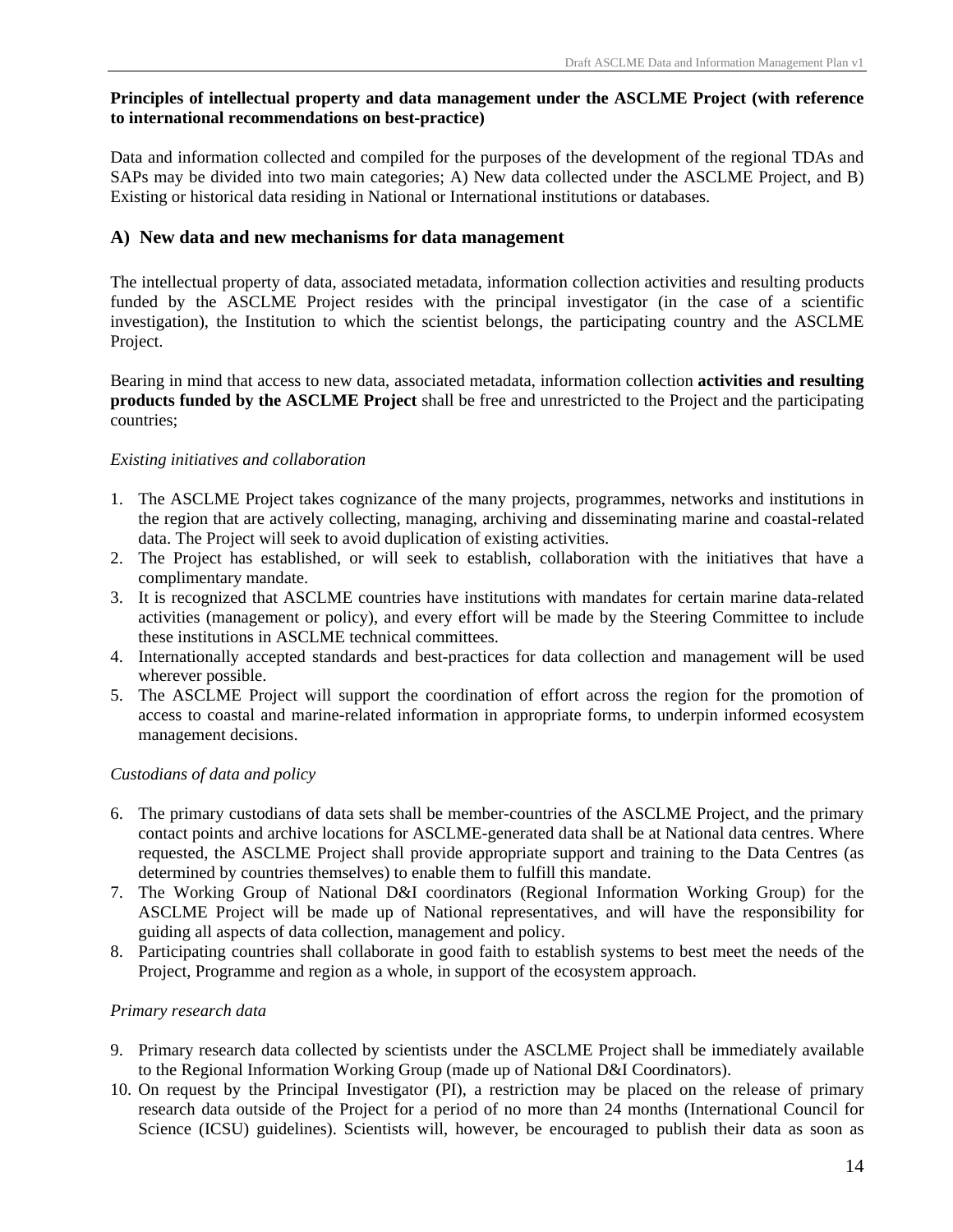possible, and shall be given appropriate support and skills training to allow the analysis and interpretation of their data.

11. If restricted (10, above), even within this 24 month period, data may still be used by the ASCLME Regional Data & Information Working Group, TDA and SAP Working Groups, for purposes that are fully disclosed to the PI and that, by mutual agreement, do not compromise any pending publications.

#### *Commercial gain*

- 12. Information and data, as well as products developed from these data under the ASCLME Project shall under no circumstances be sold, either during or after the ASCLME Project duration.
- 13. This restriction does not apply to value added services such as EIAs or publications.

#### *Mechanisms for data exchange, sharing and access*

- 14. Internationally recommended standards for data description shall be used in all cases (metadata standards and ontologies by MMI, JCOMM, IODE, ICAN).
- 15. Metadata formats used by the Project shall comply with Open Geospatial Consortium (OGC) and ISO standards.
- 16. All reasonable efforts to ensure interoperability with existing African and International marine and coastal information networks shall be taken.
- 17. Information systems instituted by the ASCLME must have a purpose and design for the benefit of the region, must have a mechanism to ensure updating at an appropriate frequency, and must have measures to ensure their protection and the sustainability of content information *in some form, in the future* beyond the duration of the ASCLME Project.
- 18. Public domain data should be contributed to appropriate international databases and international information networks including the World Ocean Database, the Ocean Biogeographic Information System, the African Marine Atlas, the Nairobi Convention Clearinghouse Mechanism, the Global Ocean Observing System.
- 19. Mechanisms of data exchange shall be determined by the D&I working group.

#### *Disclosure of relevant project, data and research activities*

- 20. Countries shall, in good faith, make known to the ASCLME National & Regional Committees any project, programme, research or data activity that is relevant to the ASCLME.
- 21. Metadata of all data collected for ASCLME purposes, as well as research data shall have no restriction and shall be placed in the public domain as soon as reasonably possible.
- 22. Data and metadata from the ASCLME Project shall be made available in one or more formats to ensure accessibility by the widest range of potential users.
- 23. Public-domain information shall be made available to the ASCLME communications team to facilitate awareness of ASCLME results and activities.
- 24. No research or data collection activity (including specimen collection and the deployment of instrumentation) will take place in territorial waters without the guidance and permission of the relevant country, and the possession of required permits.
- 25. Where morphological specimens are collected, every effort will be made to collect duplicates and to lodge primary specimens in National Collections, and to provide appropriate training where this is requested.
- 26. Copies of all electronic data collected in territorial waters will be given to the National Oceanographic Data Centre, or other Nationally designated institution for archiving (flagged if necessary), regardless of the publication status.
- 27. Data collected or disseminated remotely, from satellites or drifters, is often immediately in the public domain (data from Argo floats, for example), so this information will be made available to facilitate access.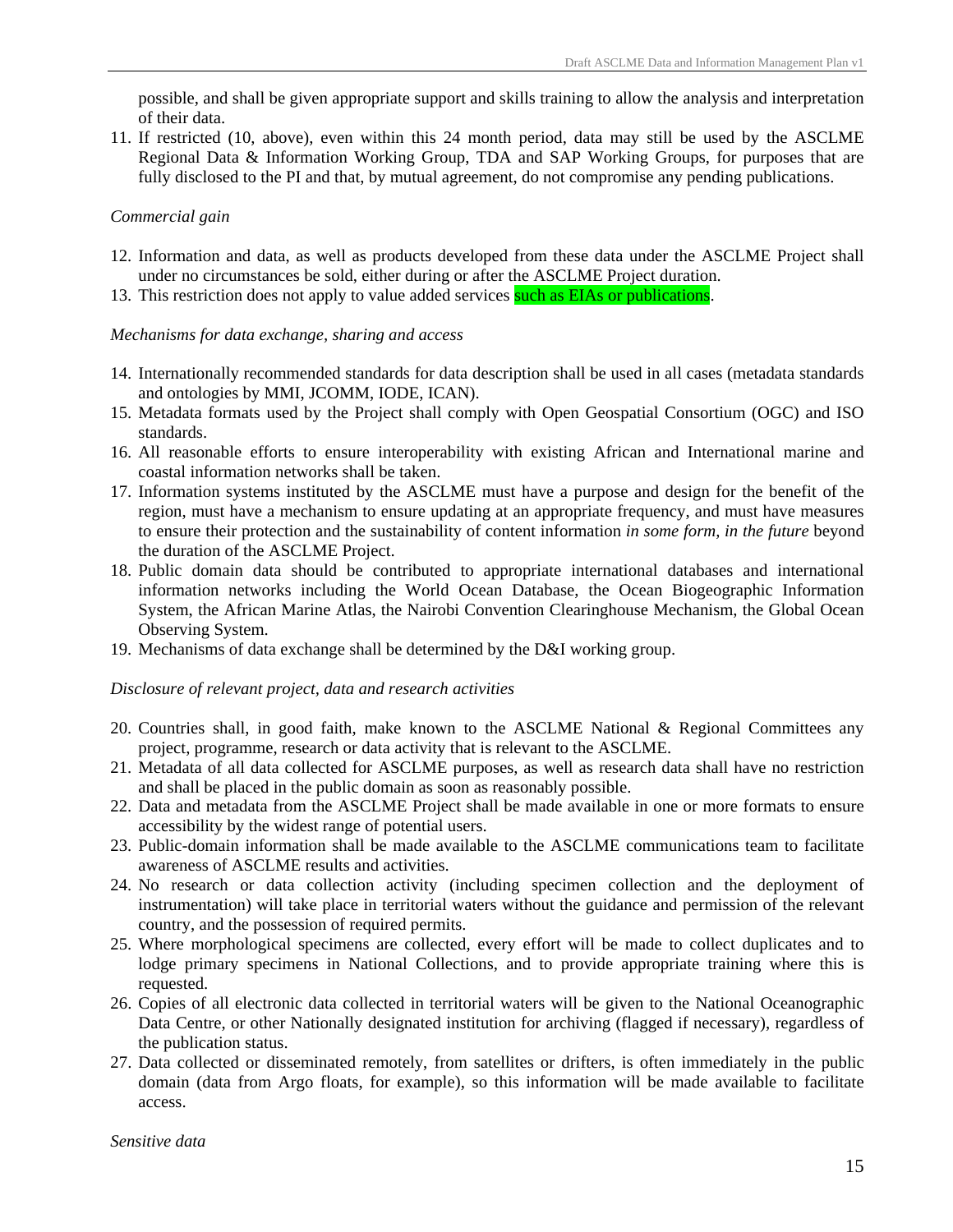28. Since the establishment of data policies and data management mechanisms will be established by National D&I representatives, countries will be able to decide actions on data of particular sensitivity. Clauses may be added for sensitive data types (themes) or sensitive areas (geographically delimited).

## *Disclosure*

- 29. Data collected by the ASCLME Project, whether from historical or field (new data) sources, shall be described (metadata shall be written if the data sets are new) and the metadata shall be made available in the public domain as soon as practically possible, with reference to the location and appropriate nationallevel contacts for obtaining the actual data sets.
- 30. Project descriptive information which will always be public domain and fully open access will include:
	- Cruise tracks (planned and executed)
	- The location of deployed instrumentation
	- The location and nature of field activities, including ship-based Station logs.

# **B) Existing and historical data**

- 31. Data obtained from other projects or sources must be attributed with comprehensive metadata, and copyright, and use restrictions. Citation requirements made by other data providers must be respected and followed without exception.
- 32. Data provided by National Institutions are deemed to be National contributions to the ASCLME Project and would remain the intellectual property of those institutions while being used by countries in the development of their own National and Regional TDAs and SAPs.
- 33. The ASCLME Project will actively pursue and support the repatriation of data sets to their source countries, for example from past research cruises in Western Indian Ocean waters, for both ASCLME Project and Country use.

# *Quality control*

34. Data sets and derived information used in the ASCLME MEDAs, TDAs and SAPs, from any source, must be subject to quality control or peer review to confirm their reliability and usefulness.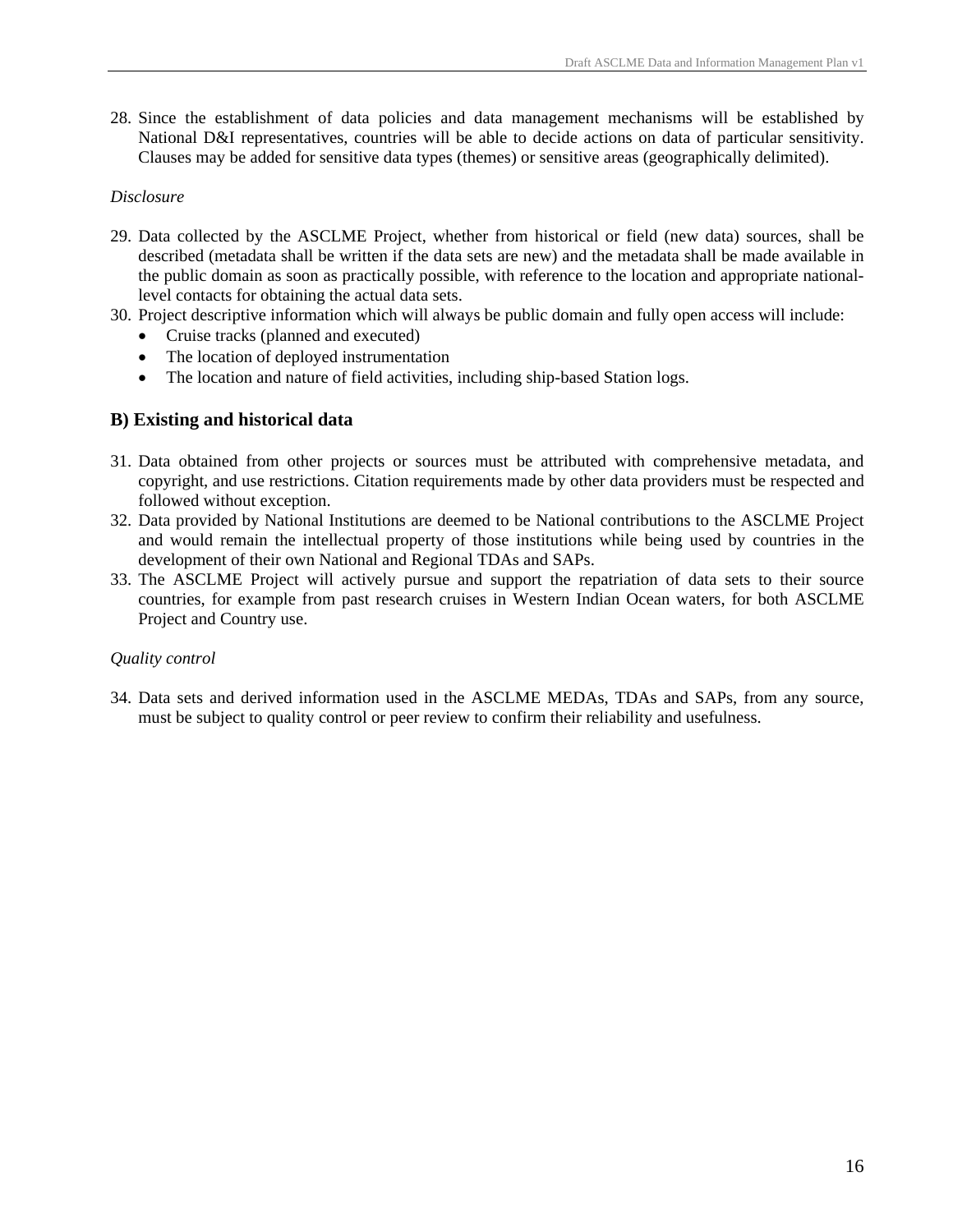# **Appendix II. Annex to the Dr Fridjof Nansen 2008 sailing orders: Data agreement**

The intention of this Data Management Agreement is to clarify and protect the interests of all scientists and countries participating in the ASCLME Project. This Agreement is appended to the ToRs for all scientists that are working on the Dr Fridjof Nansen as part of the 2008 ASCLME Cruise.

#### **General Introduction**

Participating countries in the ASCLME Project, and their designated representatives, have the mandate to develop a comprehensive document on principles and guidelines for ASCLME data and information management so that it facilitates the effective collection, use and dissemination of information in support of TDA/SAP development in the short term and the ecosystem approach in the long term. National Data and Information coordinators in particular, have a responsibility for developing mechanisms for reliable longterm storage and use of information collected under the ASCLME Project.

This Agreement is intended to govern the collection, storage and access to data on the ASCLME 2008 Cruises as an interim measure prior to agreement of a more detailed MoU on data access and management which is currently under development as part of the overall ASCLME Programme (particularly as a joint MoU between the ASCLME and SWIOFP projects and their respective countries). In this context, data collected will be shared between the ASCLME and the SWIOFP Project with due note being taken of SWIOFP's own MoU with each of its countries regarding Transboundary Marine Scientific Research in Support of the South West Indian Ocean Fisheries Project (SWIOFP). Nothing in this current agreement should jeopardise the ability of SWIOFP scientists on joint research cruises from abiding by their terms of agreement as specified in the SWIOFP MoU.

Bearing in mind that access to new data, associated metadata, information collection **activities and resulting products funded by the ASCLME Project** shall be free and unrestricted;

Data collected on ASCLME cruises, associated metadata, publications and other data products are the joint responsibility of the principal investigator (in the case of a scientific investigation), their institution, participating countries, the ASCLME Project and the EAF-Nansen Project. The primary custodians of data sets shall be the Institute of Marine Research, Bergen (on behalf of the FAO EAF-Nansen project,) the UNDP/GEF ASCLME Project and the member-countries of the ASCLME Project. The primary contact points and archive locations for the survey data shall be at nationally appointed data centres as designated by the ASCLME Data and Information Working Group.

These guidelines for intellectual property assume that adequate opportunity has been given to scientists via their national ASCLME focal points to plan collaboration on research projects (data collection, processing and paper-writing), *particularly* from countries in whose territorial waters the research cruises have taken place.

#### **Interim data management guidelines with specific reference to the 2008 ASCLME/EAF-Nansen cruises**

The IMR Cruise Leader and the ASCLME Chief Scientist will be jointly responsible for ensuring the accurate documentation of activities, preservation of samples and backup of electronic data.

Detailed documentation will be made of all measurements and samples collected during each cruise. Documentation will include the cruise track, timing, geo-referenced and time-referenced records of every sampling site and station. All specimens and samples collected will be described and documented electronically during each cruise. Wherever possible, duplicate or triplicate voucher specimens of macrofauna will be preserved.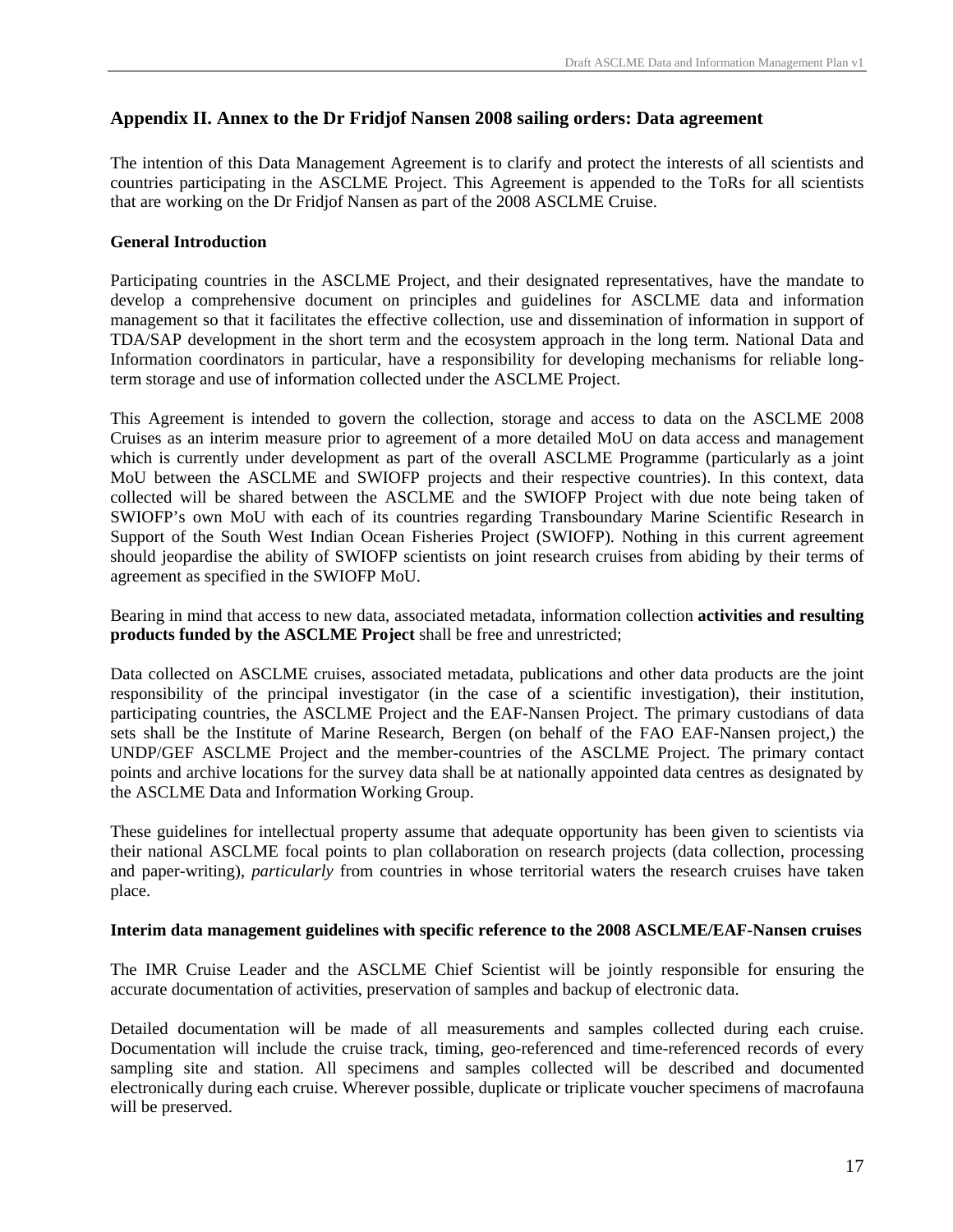#### **Timing of cruise data reports and products**

A provisional cruise report and completed data report (containing documentation of all measurements and samples collected during each cruise, including the cruise track, timing, geo-referenced and time-referenced records of every sampling site and station) will be provided to the ASCLME PCU *within 45 days of the end of the cruise (6 February 2009)*. It is accepted that biological samples may not be identified and sorted before the end of the cruises, but those data that are captured must be included in the report. Together with this, an electronic version (in Excel) of all activity/site/station records, and video & photographic inventories will be given to the PCU. These will be checked and sent on to each of the ASCLME participating countries.

#### **Specimens and samples**

Specimens and samples will stay on board the Dr Fridjof Nansen until the close of the 2008 cruises, at which time they will be offloaded in Cape Town and checked against the inventories of the Chief Scientists from each leg.

Once samples and inventories have been checked, they will be sent to laboratories, or back to ASCLME countries for processing, further study, or curation, as appropriate.

Morphological specimens which are preserved as voucher specimens will be fixed in formalin during the cruises. These will be transferred to ethanol after fixing, also during the cruises. At least one voucher will be lodged at each of:

- 1) the South African Institute of Aquatic Biodiversity in South Africa (SAIAB). This is an African collection where specimens will be preserved for the use and study by scientists throughout the region.
- 2) The National collection or National focal point institution for the ASCLME Project of the country (and its EEZ) from which the collection was made. This will ensure that countries also keep voucher collections. Where feasible, appropriate support will be provided by the ASCLME Project to the countries that do not currently have good capacity for specimen curation.

Voucher specimens will be lodged at institutions *within three months of the conclusion of the 2008 cruises (23 March 2009).*

## **Processed data from the cruises**

Data that have been processed from the 2008 ASCLME/FAO cruises will be made available to the PCU *within three months of the conclusion of the cruise (23 March 2009).* Examples of these data will include CTD, ADCP, multibeam data sets, as well as inventories of identified specimens. It is recognized that some data sets may not be processed by this time. In that case, any raw electronic data must be provided to the PCU together with a report on the steps (and timing) that will be taken to process the data.

Data sets that are required for publications will be safely retained offline (ie flagged and not made available to other scientists) until either

- a) Chief scientists agree to the dissemination of data sets OR
- b) Publications are submitted OR
- c) Eighteen months has passed since the conclusion of the cruise, whichever is the soonest.

As soon as data sets are checked, they will be lodged at nationally appointed data centres as designated by ASCLME national Data and Information Coordinators.

Raw OR processed data collected by scientists under the ASCLME Project shall be immediately available to the Regional Information Working Group (made up of national Data and Information Coordinators) for the sole purpose of (*internally*, not for distribution) informing the TDA/SAP, should it be necessary.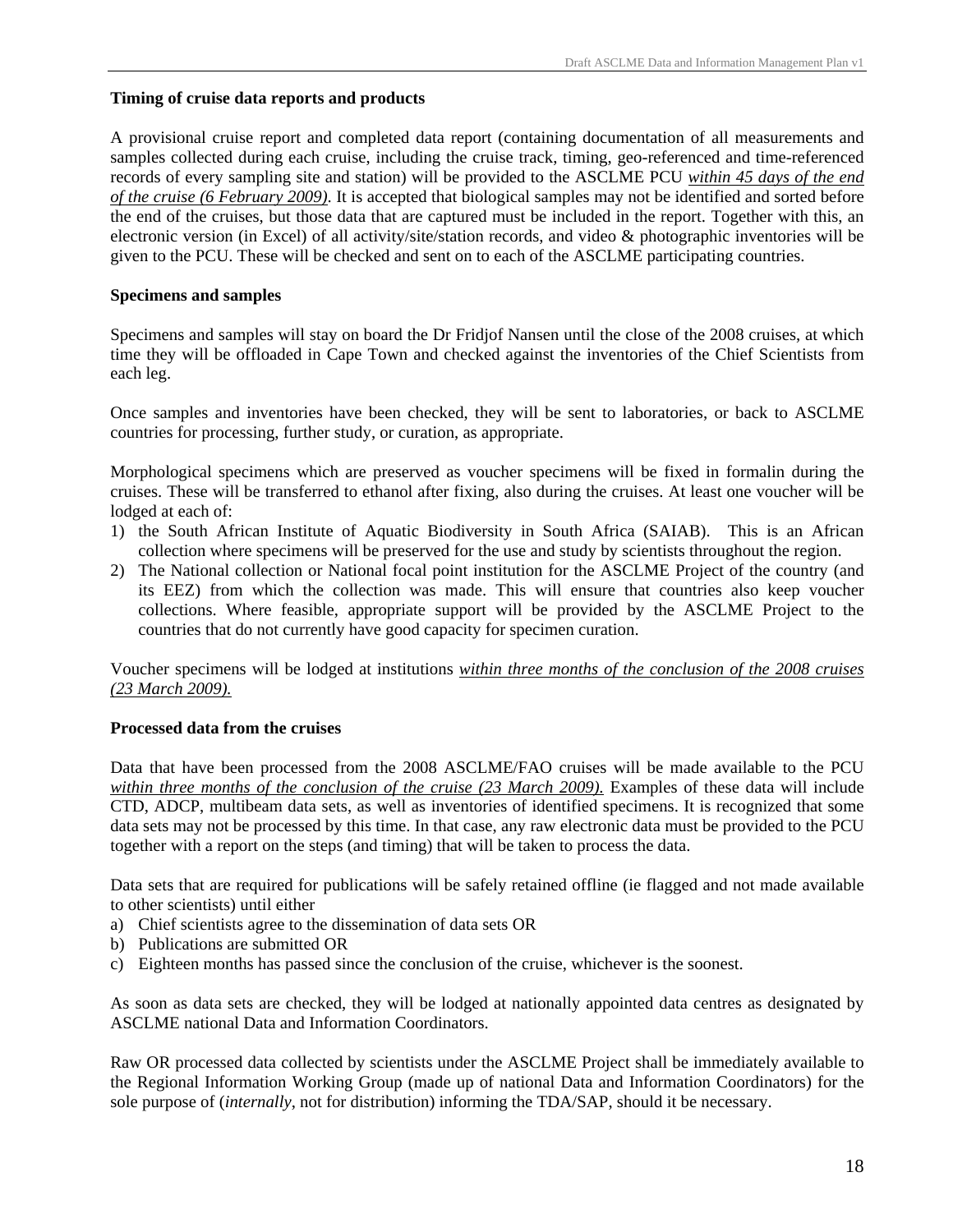## **Publications**

Plans for publications (including tasks and time lines) will be finalised between principal investigators and participating researchers at an ASCLME meeting back-to-back with the 6<sup>th</sup> WIOMSA Scientific Symposium (August 2009). Publications from the 2008 cruise are expected to be submitted for publication within one calendar year of the close of the cruise schedule, by 23 December 2009. Any extensions to this date will be discussed and considered at the August meeting.

#### **Acknowledgement**

The use of any expedition-derived data in data products or publications must be associated with proper acknowledgement of the ASCLME Project and EAF Nansen Project.

| During each cruise                                                                         | All sampling activities are carefully documented, geo-and time-<br>referenced.                                                                                                                                                                              |  |  |
|--------------------------------------------------------------------------------------------|-------------------------------------------------------------------------------------------------------------------------------------------------------------------------------------------------------------------------------------------------------------|--|--|
|                                                                                            | Voucher specimens are fixed and samples are properly preserved.                                                                                                                                                                                             |  |  |
| Final day of the<br>2008 cruise<br>schedule, 23<br>December 2008.                          | Specimens and samples are offloaded from the Fridjof Nansen in Cape<br>Town, South Africa, checked and the process starts of sending them on to<br>laboratories, or back to ASCLME countries for processing, further study,<br>or curation, as appropriate. |  |  |
| 45 Days after the<br>completion of the<br>cruise (6 February<br>2009).                     | Provisional cruise reports, and final data report (containing a full record<br>of sampling activities) is delivered to the PCU. Electronic data inventories<br>are provided to the PCU, checked, and sent on to ASCLME countries.                           |  |  |
| Three months from<br>the conclusion of the                                                 | Voucher specimens are lodged at National Collections.                                                                                                                                                                                                       |  |  |
| 2008 cruise<br>schedule, 23 March<br>2009                                                  | Deadline for all processed data (or raw data sets with a report if not yet<br>processed) to be provided to the PCU, checked and sent on to ASCLME<br>countries.                                                                                             |  |  |
| August 2009                                                                                | $6th$ WIOMSA Scientific Symposium – plans for publications are finalised.                                                                                                                                                                                   |  |  |
| 12 months from the<br>conclusion of the<br>2008 cruise<br>schedule, 23<br>December 2009    | All manuscripts written from the research associated with 2008 ASCLME<br>cruises should be submitted for publication.                                                                                                                                       |  |  |
| Eighteen months<br>from the conclusion<br>of the 2008 cruise<br>schedule, 23 June<br>2010. | The last of the processed data sets are made available to the ASCLME<br>PCU, checked and sent on to ASCLME countries.                                                                                                                                       |  |  |

#### **Summary time line for delivery of data and products from the 2008 ASCLME cruises**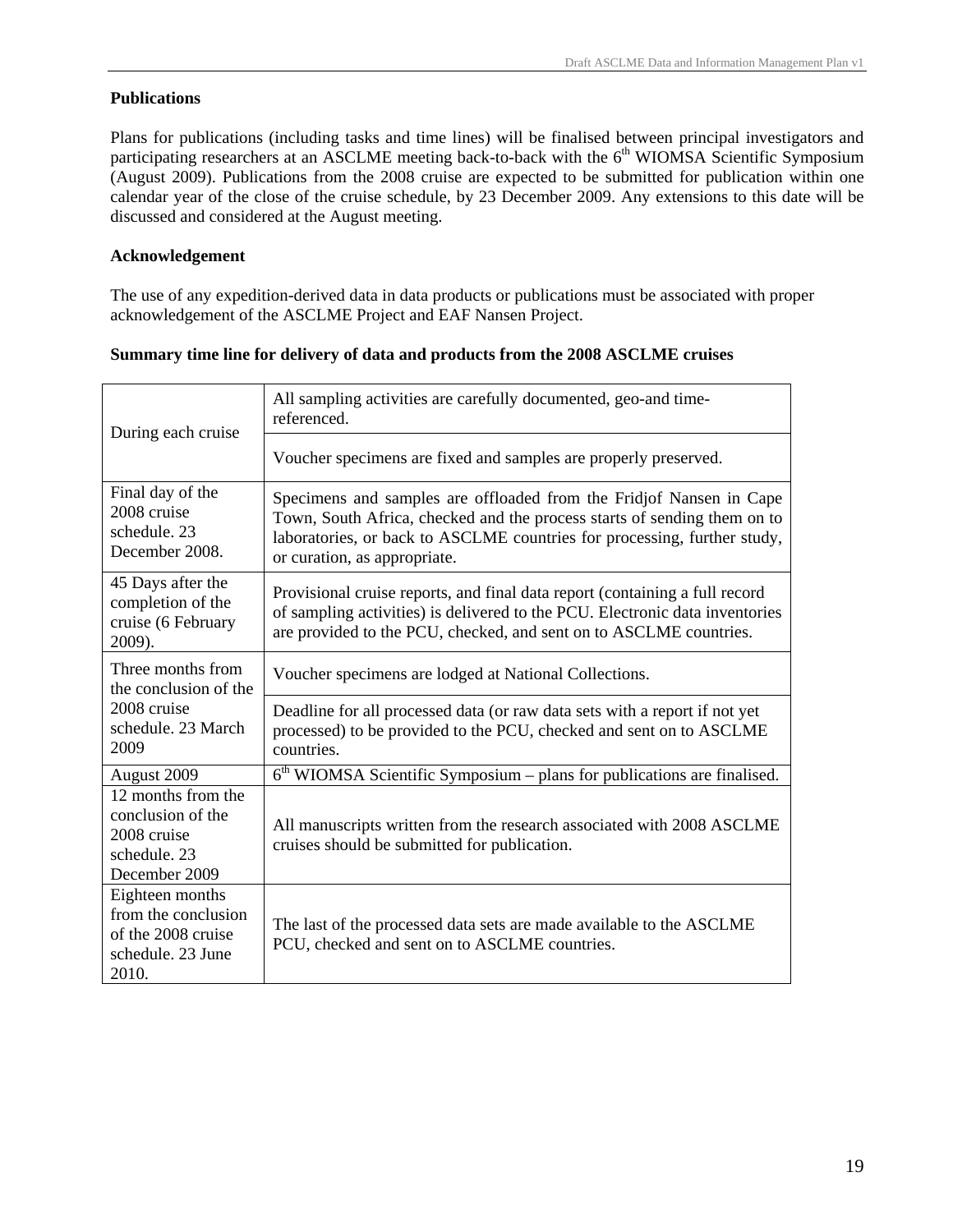# **Appendix III. Outline of the MEDA**

Under revision, later to be pasted here.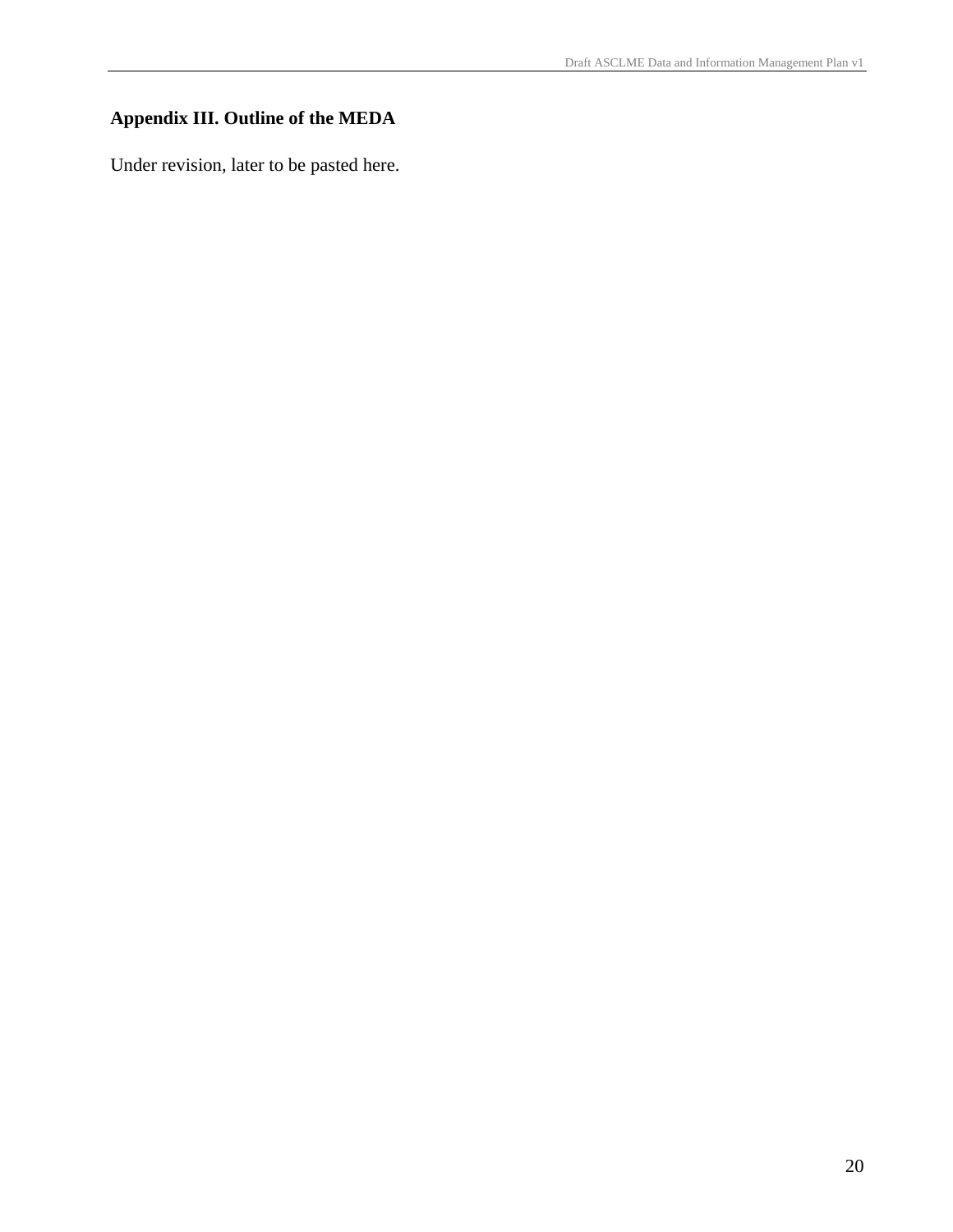# **Appendix IV. Data exchange and/or collaboration with other regional projects in the Western Indian Ocean (with particular respect to MEDAs and the TDA)**

|                                                                                                |                                                     | Nature of collaboration (numbering refers to ASCLME Activities and                                                                                                                                                                                                                                                                                                 |
|------------------------------------------------------------------------------------------------|-----------------------------------------------------|--------------------------------------------------------------------------------------------------------------------------------------------------------------------------------------------------------------------------------------------------------------------------------------------------------------------------------------------------------------------|
| Project name:                                                                                  | Thematic area:                                      | <b>Outputs in the Project Document):</b>                                                                                                                                                                                                                                                                                                                           |
| <b>WIO-LaB</b>                                                                                 | <b>Land-based</b><br>threats to the<br><b>LMEs</b>  | 1.1 Data and information review<br>2.3 National and regional data handling, storage and synthesis focal centres are<br>established                                                                                                                                                                                                                                 |
|                                                                                                |                                                     | The WIO-LaB TDA and draft SAP have direct input into the ASCLME TDA and<br>SAP. As a sister project, the ASCLME will facilitate some activities<br>recommended in the WIO-LaB SAP.                                                                                                                                                                                 |
| <b>SWIOFP</b>                                                                                  | <b>Fisheries and</b><br>cruises                     | 1.1 Data and information review<br>2.3 National and regional data handling, storage and synthesis focal centres are<br>established<br>1.3 Active offshore and coastal oceanographic data collection to fill gaps in<br>ecosystem assessment and status as necessary for development of TDAs and<br>SAP <sub>s</sub> .                                              |
|                                                                                                |                                                     | Planning of fisheries components of ASCLME and SWIOFP, with SWIOFP<br>addressing offshore commercial stocks, and the ASCLME handling artisanal and<br>subsistence fisheries as well as critical habitats. SWIOFP processed information<br>to go into MEDA and TDA. Sharing of ship time and harmonisation of<br>information in support of the Programme-level TDA. |
| <b>FAO/EAF</b><br><b>Nansen</b><br>Programme                                                   | <b>Cruises</b>                                      | Co-funding of the Dr Fridtjof Nansen, joint investigations                                                                                                                                                                                                                                                                                                         |
| Ocean Data and<br><b>Information</b><br><b>Network</b><br>for<br><b>Africa</b><br>(ODINAFRICA) | Data and<br>information<br>management               | 1.1 Data and information review<br>2.3 National and regional data handling, storage and synthesis focal centres are<br>established<br>Collaboration on the African Marine Atlas, ASCLME section. Joint participation<br>in ICAN (below), potentially joint reviews of data management capacity in<br>ASCLME countries, joint support of national data centres.     |
| <b>ReCoMaP</b>                                                                                 | <b>Coastal</b><br>livelihoods                       | 1.1 Data and information review<br>1.2B Key knowledge gaps in near-shore (artisanal/subsistence) fisheries updated<br>Potential collaboration in Coastal livelihood project, artisanal fisheries data                                                                                                                                                              |
| <b>BIO-WIO</b>                                                                                 | Habitat<br>mapping, spatial<br>analysis             | Potential for data exchange, and particularly for the ASCLME to make a<br>contribution of habitat and biodiversity data. The products of BIOWIO<br>(recommendations for protected areas) could be used by the ASCLME SAP.                                                                                                                                          |
| <b>WIOMSA</b>                                                                                  | <b>Information</b><br>dissemination<br>and exchange | Potentially, the publication of ASCLME-related literature through WIOMSA, the<br>use of WIOMSA networks for the peer-review of ASCLME products, as well as<br>for the recruitment of specialists and trainees.                                                                                                                                                     |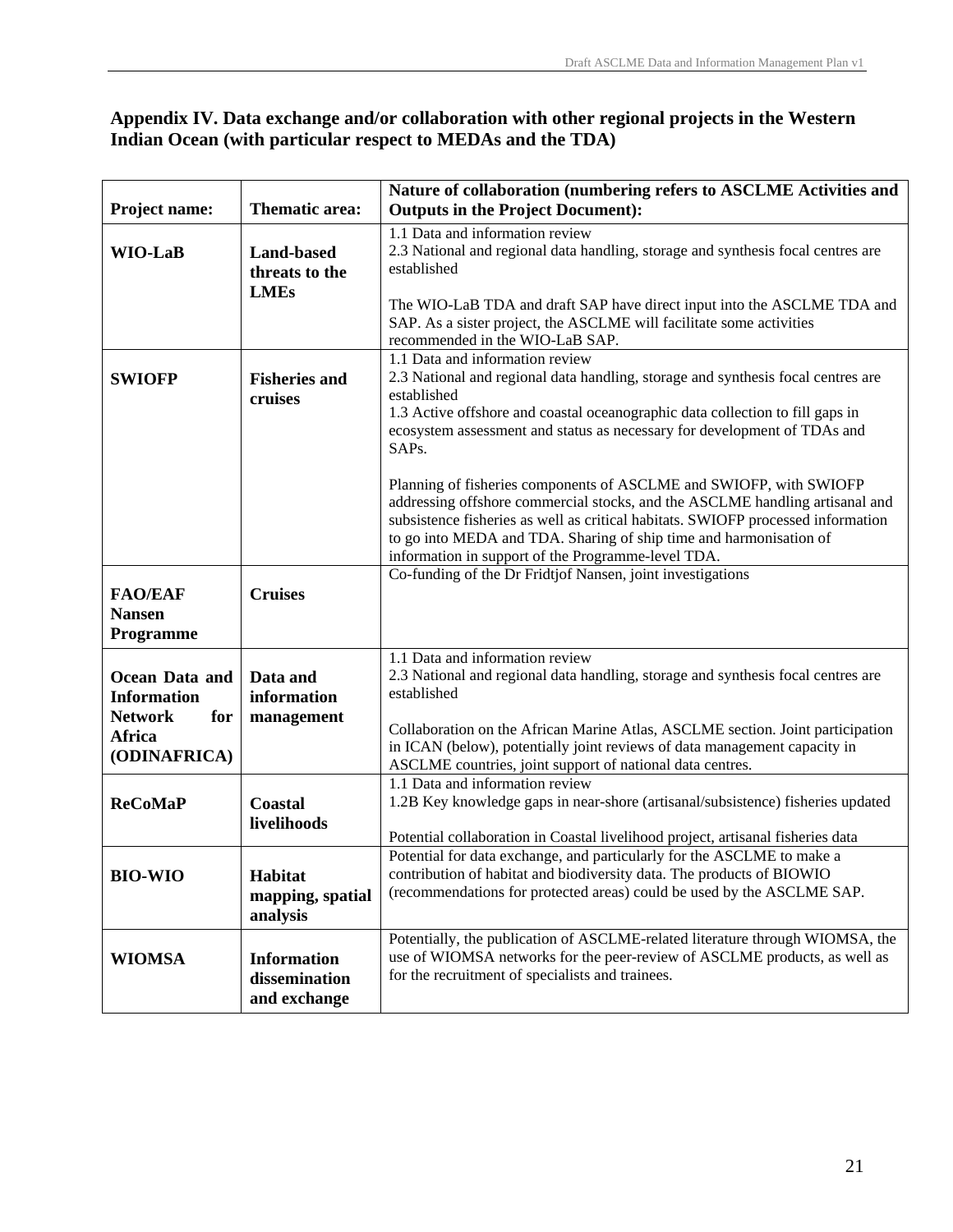|                      |                    | Potentially, for the peer-review of ASCLME outputs (MEDAs, TDA and SAP)            |
|----------------------|--------------------|------------------------------------------------------------------------------------|
| <b>FARI</b>          | <b>Document</b>    |                                                                                    |
|                      | review             |                                                                                    |
|                      |                    |                                                                                    |
|                      |                    | 1.1 Data and information review                                                    |
| <b>ACEP</b>          | <b>Information</b> | 1.2B Biological habitat mapped or otherwise identified using existing information  |
|                      | exchange and       | 2.4 Use of GIS and predictive models expanded to increase systems knowledge        |
|                      | joint cruises      |                                                                                    |
|                      |                    | Joint cruise coordination.                                                         |
|                      |                    | South Africa provides co-funding to the ASCLME Project via ACEP.                   |
|                      |                    | ACEP biodiversity projects form part of ASCLME Activity 1.2B Habitats              |
|                      |                    | Assessment.                                                                        |
|                      |                    |                                                                                    |
|                      |                    | Ship-time on board the FRS Algoa may be shared.                                    |
|                      |                    | 1.1 Data and information review                                                    |
| <b>Nairobi</b>       |                    | 2.3 National and regional data handling, storage and synthesis focal centres are   |
| Convention           |                    | established                                                                        |
| <b>Clearinghouse</b> |                    |                                                                                    |
| <b>Mechanism</b>     |                    | Data and information management, the development of policy briefs and the          |
|                      |                    | dissemination of ecosystem-level information                                       |
|                      |                    | 1.1 Data and information review                                                    |
| <b>IRD</b>           |                    | 1.2B Biological habitat mapped or otherwise identified using existing information  |
|                      |                    | 2.4 Use of GIS and predictive models expanded to increase systems knowledge        |
|                      |                    | 3.4 Institutional, programme and human capacity building requirements are          |
|                      |                    | identified and addressed through training initiatives                              |
|                      |                    | 2.2 (provides information for) A region wide socio-economic valuation of near-     |
|                      |                    | shore marine goods and services is undertaken to gain greater understanding of     |
|                      |                    |                                                                                    |
|                      |                    | the social and economic importance of these areas                                  |
|                      |                    |                                                                                    |
|                      |                    | A joint project will be implemented in 2009: A regionally consistent assessment    |
|                      |                    | of the location, extent and diversity of coral reefs, seagrass beds, estuaries and |
|                      |                    | mangroves for the Western Indian Ocean countries.                                  |
| ESPA (proposal)      |                    | 1.1 Data and information review                                                    |
|                      |                    | 2.4 Use of GIS and predictive models expanded to increase systems knowledge        |
|                      |                    | 3.4 Institutional, programme and human capacity building requirements are          |
|                      |                    | identified and addressed through training initiatives                              |
|                      |                    |                                                                                    |
|                      |                    | A proposal has been submitted (National Oceanography Centre, Southampton           |
|                      |                    | (NOCS); Centre of Ecology and Hydrology (CEH) UK; Intergovernmental                |
|                      |                    | Oceanographic Commission of UNESCO (IOC/UNESCO); Department of                     |
|                      |                    | Fisheries And Aquatic Sciences (DFAS), MOI University, Kenya; Department of        |
|                      |                    |                                                                                    |
|                      |                    | Water Resources Engineering, University of Dar-es-Salaam, Tanzania (DWRE).         |
|                      |                    | To develop networks and management tools to assist in the implementation of the    |
|                      |                    | ecosystem approach, and mitigate the negative effects of environmental change      |
|                      |                    | on coastal ecosystems in the WIO region.                                           |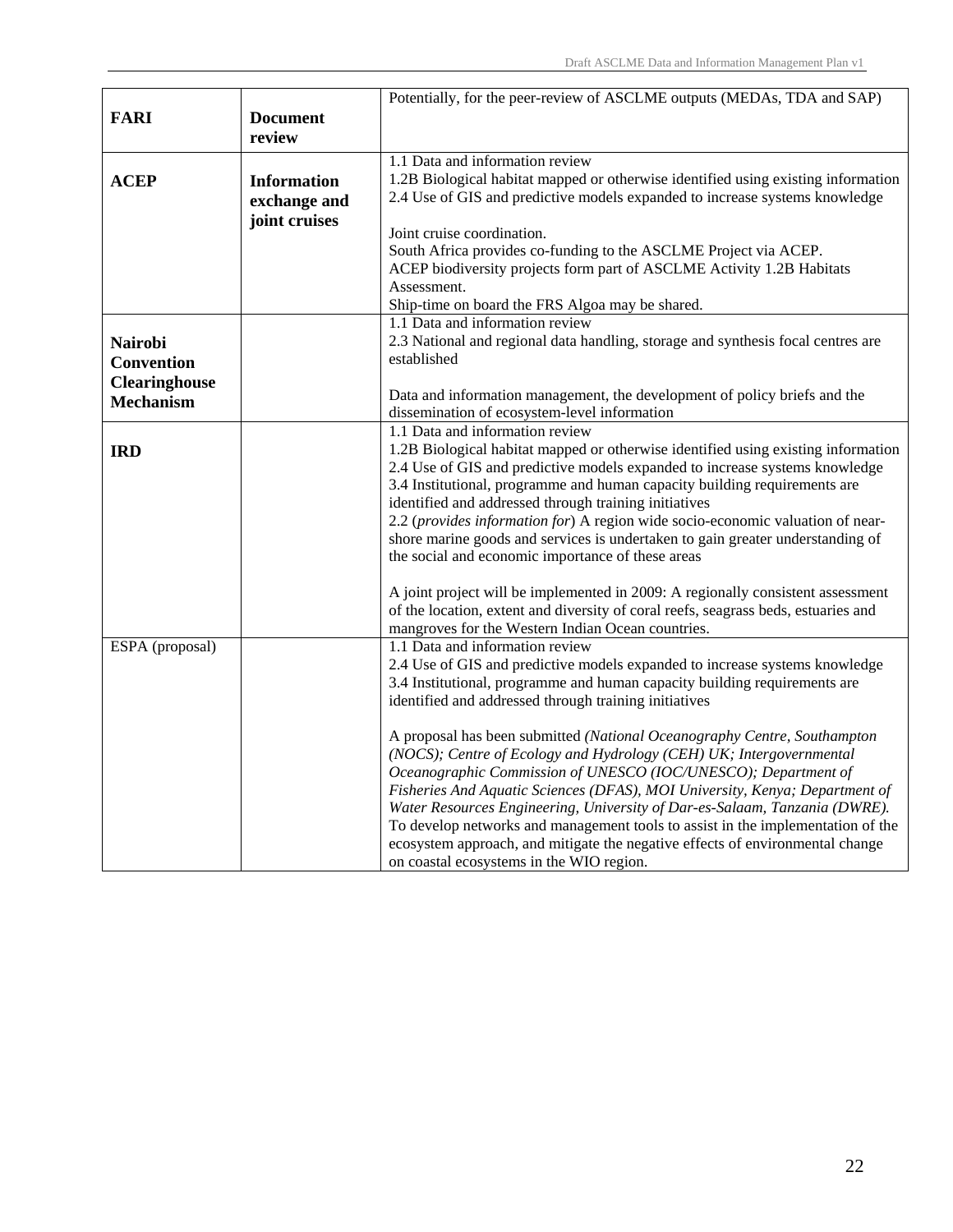| <b>AMESD</b>                   | 2.3 National and regional data handling, storage and synthesis focal centres are<br>established<br>2.4 Use of GIS and predictive models expanded to increase systems knowledge |
|--------------------------------|--------------------------------------------------------------------------------------------------------------------------------------------------------------------------------|
|                                | 3.4 Institutional, programme and human capacity building requirements are                                                                                                      |
|                                | identified and addressed through training initiatives                                                                                                                          |
|                                |                                                                                                                                                                                |
|                                | Potential for the joint support of projects implementing remote sensing data to the<br>monitoring of the environment.                                                          |
|                                | The adoption by the ASCLME project of the standards and best practices                                                                                                         |
| <b>International</b>           | published by ICAN.                                                                                                                                                             |
| <b>Coastal</b><br><b>Atlas</b> | Contributions to the ICAN Coastal Web Atlases Handbook, specifically a chapter                                                                                                 |
|                                | on the African Marine Atlas.                                                                                                                                                   |
| <b>Network</b>                 |                                                                                                                                                                                |
| (ICAN)                         |                                                                                                                                                                                |
|                                | ASCLME / EAF Nansen Programme has committed to providing the platform for                                                                                                      |
| <b>RAMA</b>                    | the deployment and maintainance of the RAMA moored array (Atlas moorings)                                                                                                      |
|                                |                                                                                                                                                                                |
|                                | Contact has been made with Lisa Beale, she will get back to the ASCLME                                                                                                         |
| <b>Agulhas</b>                 | Project once her work plan is more certain.                                                                                                                                    |
|                                |                                                                                                                                                                                |
| <b>Current</b>                 |                                                                                                                                                                                |
| <b>Tranport</b>                |                                                                                                                                                                                |
|                                | ASCLME has facilitated the deployment of Argo floats in the WIO region.                                                                                                        |
| <b>Argo</b>                    |                                                                                                                                                                                |
|                                |                                                                                                                                                                                |
| Programme                      |                                                                                                                                                                                |
|                                | Shared ships' time, exchange of coral biodiversity data for the ASCLME.                                                                                                        |
| <b>Triangle</b><br>Coral       |                                                                                                                                                                                |
|                                |                                                                                                                                                                                |
| <b>Project</b>                 |                                                                                                                                                                                |
|                                |                                                                                                                                                                                |
| <b>NOAA</b>                    |                                                                                                                                                                                |
|                                |                                                                                                                                                                                |
|                                |                                                                                                                                                                                |
| <b>US NAVY</b>                 |                                                                                                                                                                                |
|                                | 1.1 Data and information review                                                                                                                                                |
|                                |                                                                                                                                                                                |
| COI-<br><b>Network</b>         | 2.4 Use of GIS and predictive models expanded to increase systems knowledge                                                                                                    |
| of MPAs                        | 3.2 SAPs are negotiated and approved by technical stakeholders                                                                                                                 |
|                                |                                                                                                                                                                                |
|                                | Data exchange and incorporation of COI outputs into the ASCLME SAP.                                                                                                            |
|                                | Joint policy briefs.                                                                                                                                                           |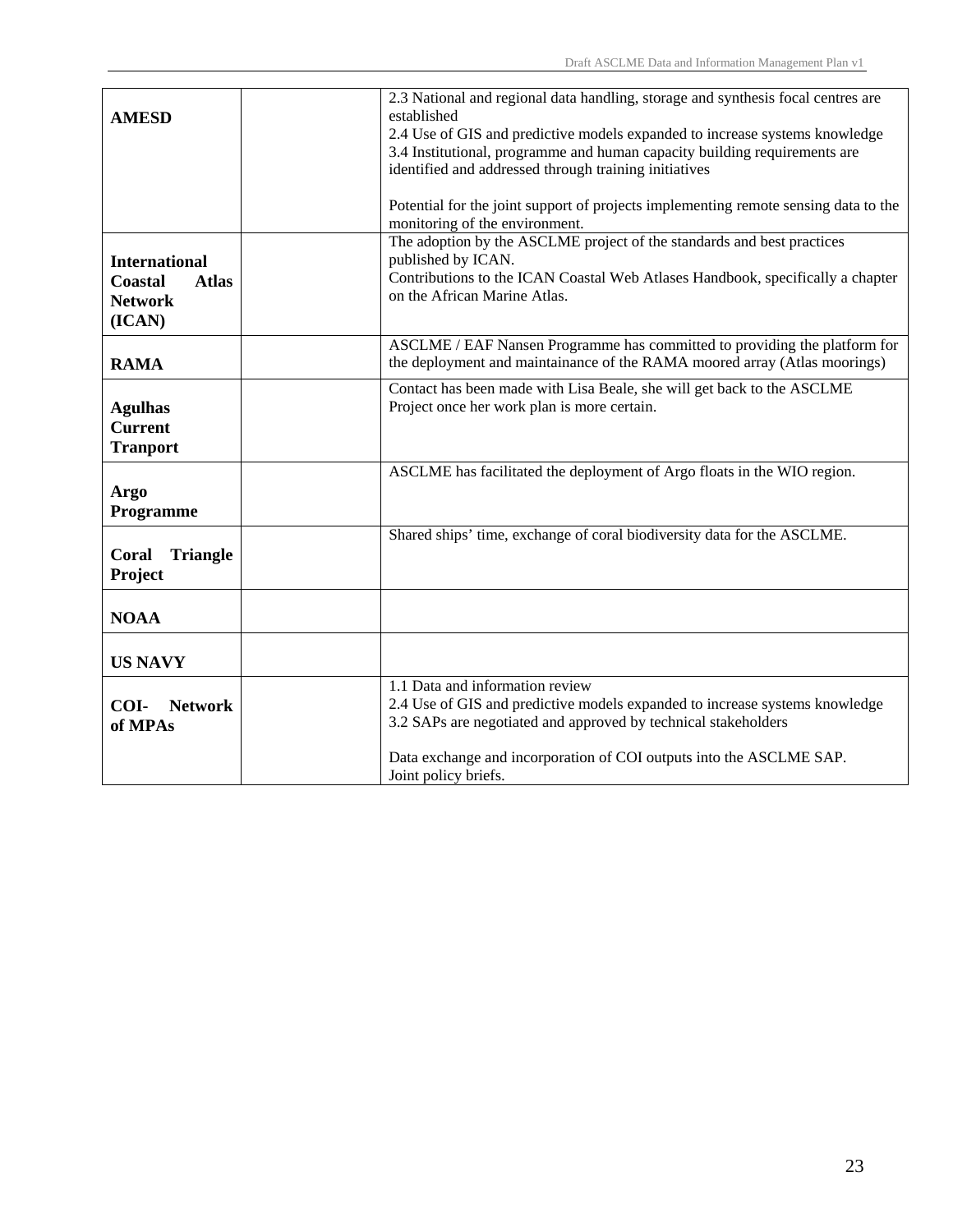# **Appendix V. General list of Acronyms**

To be completed